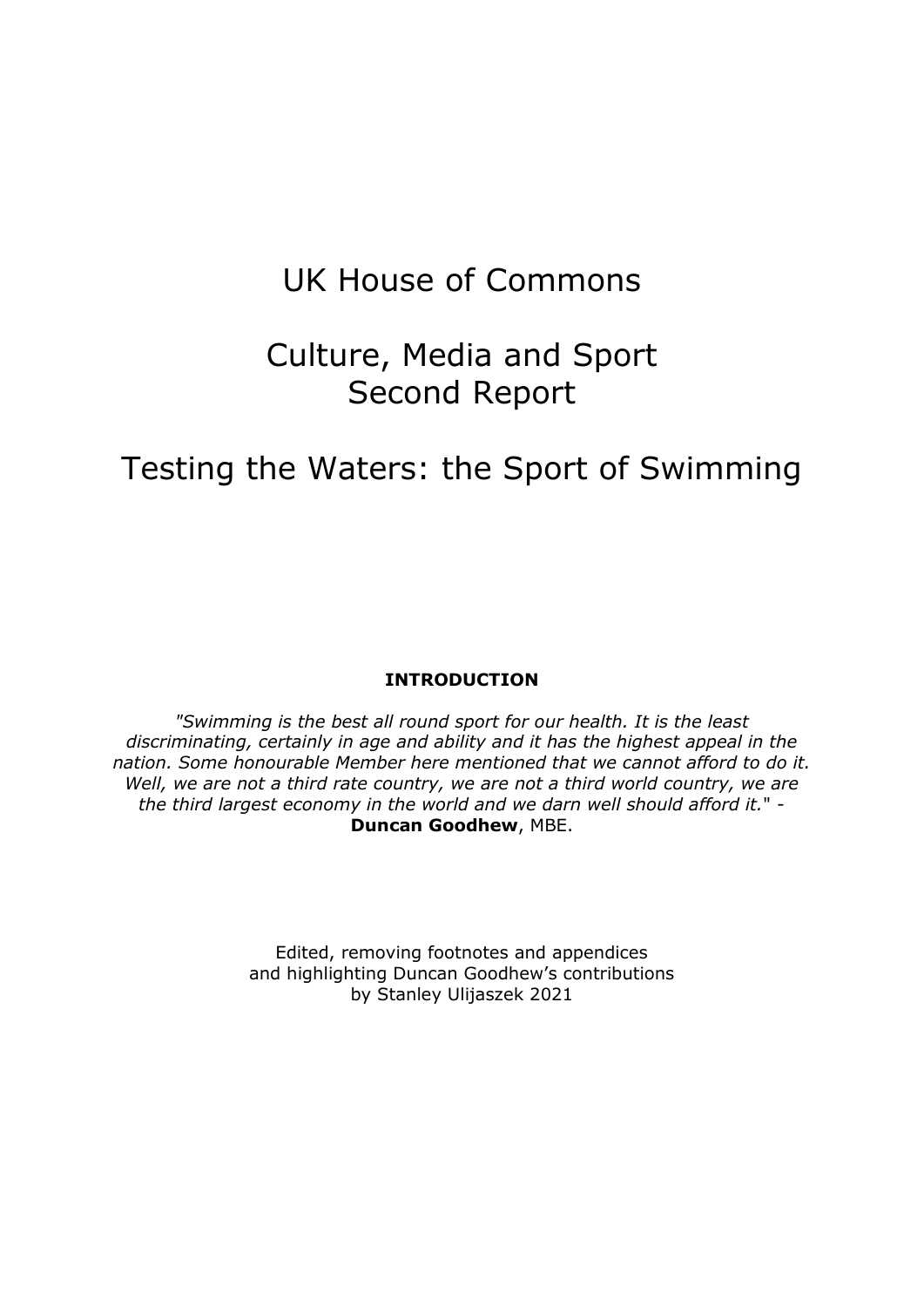1. On 9 November we announced an evidence session into the sport of swimming. We set out three provisional issues for consideration:

- historic swimming pools, and the problems affecting these listed buildings
- swimming facilities available in communities
- facilities and training support available for competitive swimmers.

2. The scale of the response was extremely encouraging. We received over 45 submissions from a wide range of witnesses, including local swimming clubs, coaches, ex-athletes, parents of potential athletes, managers of local pools, campaigners for the protection of pools and regular swimmers with a love of the sport.

3. On 4 December 2001 we heard oral evidence from representatives from English Heritage; Victoria Baths Campaign, Manchester; Haggerston Pool Campaign, Hackney; Friends of Marshall Street Baths, Soho; Govanhill Pool, Glasgow; the Institute of Sport and Recreation Management; Sport England; the Amateur Swimming Association; and Olympic medallists Anita Lonsbrough, MBE, **Duncan Goodhew**, MBE and Sharron Davies MBE. We received a memorandum from the Local Government Association, and a joint memorandum from the Departments for Culture, Media and Sport, Education and Skills and Transport, Local Government and the Regions. This evidence is set out in this volume after the Report. We did not seek oral evidence from the Government nor local authorities given the constraints of time.

# **THE APPEAL OF SWIMMING AND THE CHALLENGE**

4. Swimming, and its wide variety of disciplines, is the nation's most popular physical sporting activity, with nearly 12 million people swimming regularly, and an estimated 80 million visits to public sector pools a year. Swimming is the most popular sport for girls, and the second most popular for boys, with 50 per cent of children regularly participating.

5. The key challenge of maintaining the high levels of participation, of both adults and children, in swimming is the cost of providing the pools, which are among the most expensive and complex indoor sports buildings both to build and maintain. Research undertaken by Sport England has shown that 60 per cent of pools available for community use are now between 20 and 40 years old and will soon require modernisation or refurbishment. Sport England estimated that out of the £10 billion needed to modernise sports halls and swimming pools facilities, the cost for swimming pools alone is approximately £2billion . The Local Government Association (LGA) estimated that to achieve the modernisation of public pools a capital investment of £120m per annum over the next 15 years is required.

6. The funding for public sector pools comes from various sources. The Local Government Association estimated that net expenditure by local authorities on swimming facilities and provision is around £375million per annum, out of a total of £70 billion a year spent by local authorities in total on services. For the year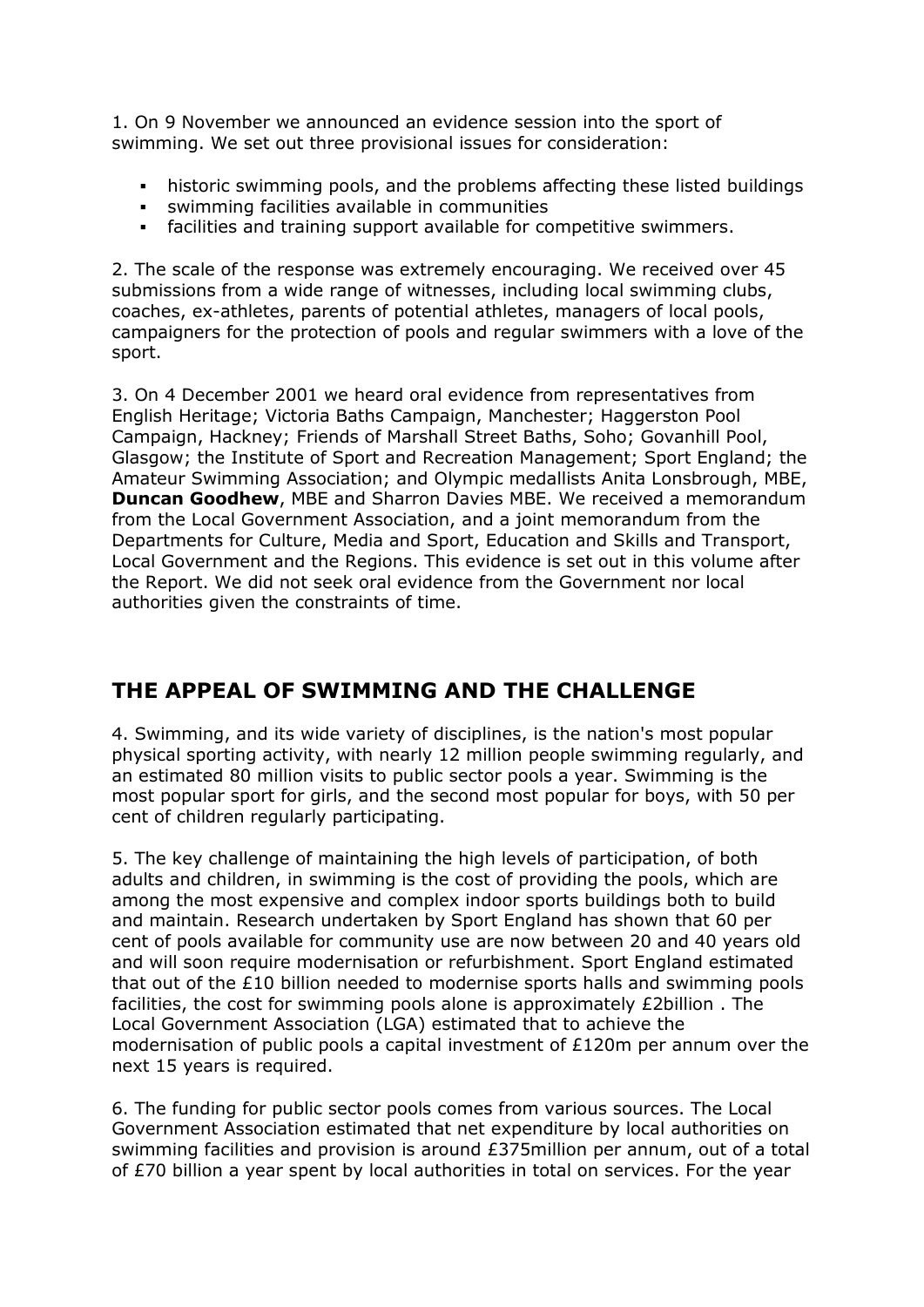2001-2002, out of a total budget of roughly  $£1$  billion, the Department of Culture, Media and Sport will provide £66.6 million to Sport in comparison to £360.7 million for Museums and Galleries and £252.6 million to the Arts. In 2000-2001, Sport England provided lottery funding to swimming and diving of £22 million.

7. The second challenge is the pattern of provision and the availability of facilities for the differing needs of the community. The sport of swimming covers various disciplines which impose different requirements on the facility. Learners need shallow water. Water polo, diving and synchronised swimming need deep water. Competitive swimmers need to train in 50 metre pools. Those swimming for fitness favour lane swimming. Children need room in which to splash around and have fun; wave machines, slides and flumes are very popular. Sport England stated in their memorandum that there is a limited need for additional water space, and yet we received evidence that pools are struggling to meet the needs of their wide variety of users. In particular, there is a manifest paucity of 50 metre competition class pools.

## **THE VALUE OF SWIMMING**

### **Benefits of sport**

8. There are many benefits of sport, including swimming, which have been outlined in memoranda to the Committee:

(a) *Health and fitness*—The Minister for Public Health endorsed the Government's Plan for Sport as complementary to the NHS Plan and National Service Framework for Coronary Heart Disease, and stated that experts advise 30 minutes of moderate activity five times a week to reduce the risk of heart disease, strokes and some cancers. Sport England, the Government and the Amateur Swimming Association all agree that swimming in particular helps to develop a healthier lifestyle through exercise, and that promoting this goal could prevent an increase in the estimated 60 per cent of the population who are overweight.

(b) *Fun and leisure*—Sport can be enjoyed on a non-competitive basis, and if sport is fun, the participation is more likely to be on a life-long basis.

(c) *Progression through to elite competition*—Through the networks of sporting clubs and coaches, young athletes are able to compete in small town and county competitions through to national and international competitions.

(d) *Promoting personal development and providing an alternative activity to dalliance with drugs, alcohol and crime*—In the preface to the Government's Plan for Sport, the then Minister for Sport stated "There is growing evidence that involvement in sport helps to prevent young people from getting mixed up in crime and drugs. In short, sport is good for society.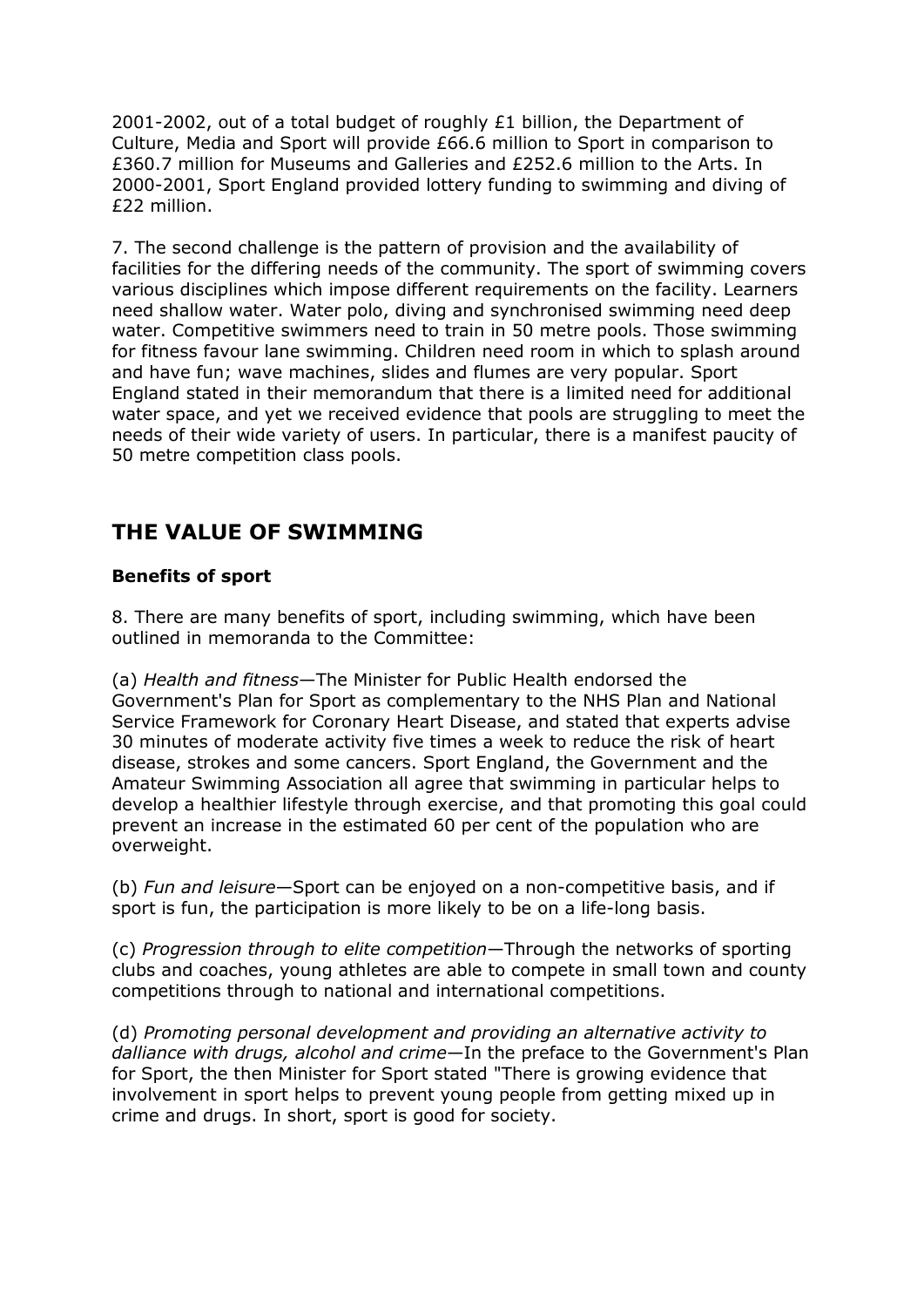### **Specific benefits of swimming**

9. Swimming is both enjoyable and beneficial through infancy to old age, and there are many aspects to it:

- leisure and fun
- lane swimming
- water polo
- diving
- synchronised swimming
- competitive racing

10. Participation in swimming includes the disabled, provided that the facilities are accessible. For example, the swimming team returned from the Sydney Paralympics with a phenomenal 62 medals (12 more than Australia) out of the total Great Britain medal tally of 131.

11. Swimming can be socially inclusive, if facilities are provided at a reasonable entrance fee, and if facilities and programming are sensitive to cultural differences. For example, the Committee has heard evidence that the sole provision in one particular community of modern glass-walled pools has caused a bar on swimming for Muslim women in that area.

12. Swimming courses teach both water safety and emergency skills. **Duncan Goodhew** reminded the Committee that he was able to use resuscitation skills, learned through swimming, to help save the life of a Member of Parliament in February 2000. Although the rate of people drowning in the UK has decreased since 1983, the Amateur Swimming Association has given evidence that the number of children under 14 who drowned in 1999 had increased since the previous year. The Ofsted report on swimming at Key Stage 2 highlighted the deficiencies of some schools in relation to the teaching of water safety. It seems important to improve the nation's water safety skills, not just for swimming but for other water-based sports that the population participates in. The National Curriculum 2000 even changed the name of the programme of swimming to 'swimming activities and water safety' to emphasise this. Evidence from the Royal Life Saving Society UK has pointed towards a probable adverse effect on the water safety of local communities should they be left without adequate pool and teaching provision.

13. Sport in general has been recognised as beneficial to the nation's wellbeing and health. Swimming is uniquely beneficial across the whole of society, and as the country's most popular sporting activity it merits appropriate investment.

### **POLICY AND STRATEGY**

#### **Government**

14. The Government published its "Plan for Sport: A Sporting Future for All", in March 2001. It outlined a strategy to promote sport in schools and the community, including: the refurbishment of school sports facilities; the creation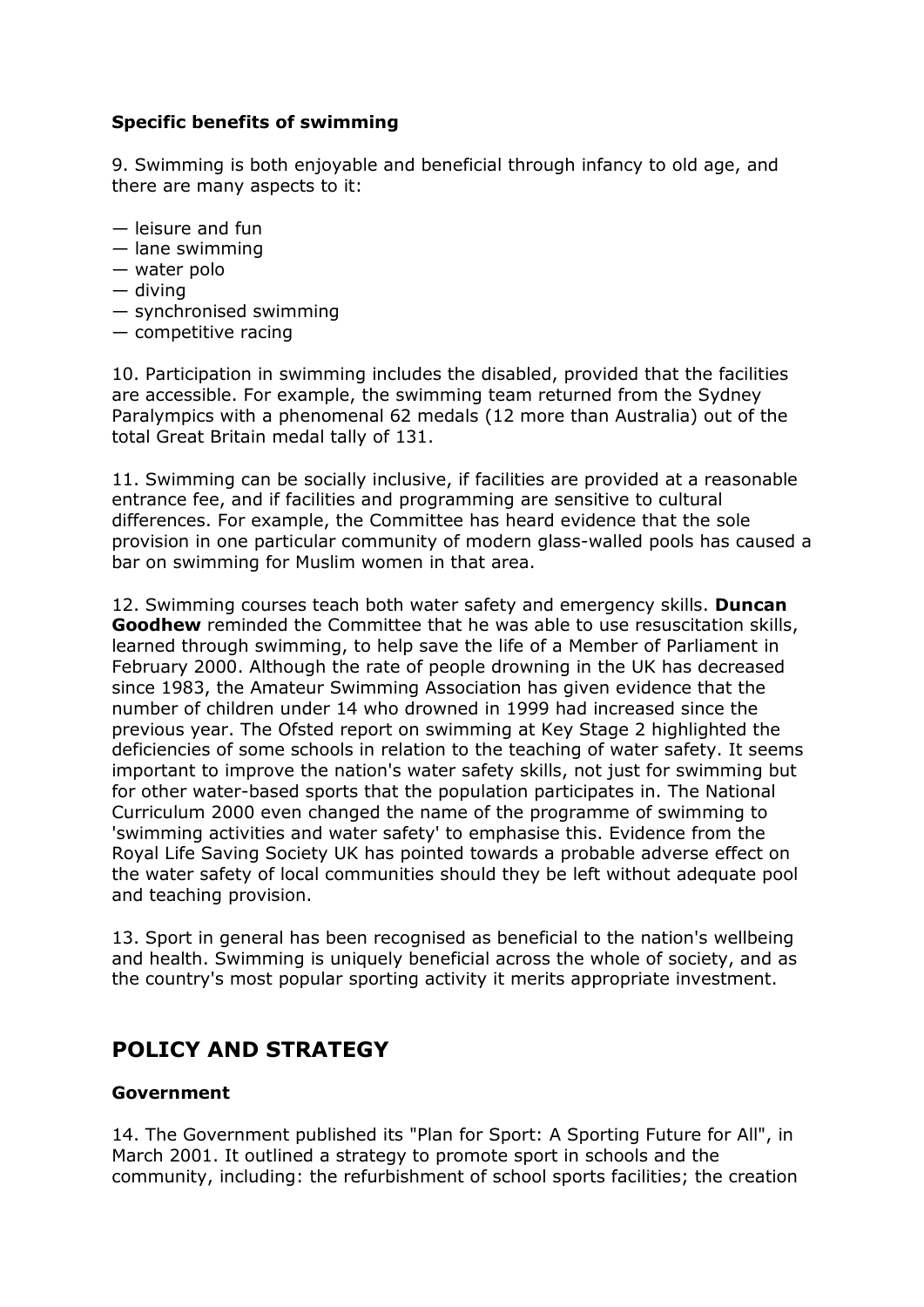of a community sports alliance; a school sports alliance and specialist sports colleges; the promotion of out of school hours activities including sports; and the establishment of school sports co-ordinators and a network of coaching and support. In response to the concerns of the Ofsted Report on Swimming at Key Stage 2, the Plan also established a Swimming Advisory Group which was due to report in December 2001. Its terms of reference were "to consider the main findings of the Ofsted report, and other relevant survey findings, and to make recommendations of workable proposals, both in the short term and long term address the main issues of concern, including water safety lessons, and how to increase the number of children who can swim 25 metres by Key Stage 2".

15. A priority of the Plan for Sport is to encourage children into sporting activities and competition. Despite the popularity and benefits of swimming, there was scant reference specifically to that subject. Likewise, there is no specific government funding for swimming, with the New Opportunities Fund and Space for Sports and Arts unlikely to be used for the building of pools. The Government states in its memorandum that "it is for local authorities to ensure that spatial development plans and local sports development policies reflect the importance of swimming and set aside sufficient investment to improve or, if necessary, to replace existing facilities ... even the most modern facilities will usually require a long term commitment from the local authority to guarantee for all income groups."

16. Although no funding from the Government is forthcoming for swimming, the document states that "the Government wants to encourage local authorities to look at new and innovative ways of modernising and rebuilding swimming facilities." Sport England are to offer advice to local authorities and clubs in developing swimming strategies, whilst English Heritage provides advice on listed buildings.

17. The Government should recognise the unique society-wide benefits of swimming and reflect this in its sporting strategies. Reference to swimming within an overall plan for sport is no substitute for a specific strategy on swimming. It would be of little value for the Government to welcome this Report while failing to back up encouraging noises with specific action such as dedicated funding being made available to local authorities for their swimming pools.

#### **Amateur Swimming Association**

18. The Amateur Swimming Association (ASA) is the governing body for swimming in England, and with the Scottish and Welsh bodies forms the Amateur Swimming Federation of Great Britain. The ASA organises competition throughout England, establishes the laws of the sport and supports the national teams for swimming, diving, water polo, open water, and synchronized swimming. The ASA offers education programmes and certification for teachers, coaches and officials, and operates an awards scheme. The ASA also supports the 1600 affiliated clubs through a National/Regional/County structure. **Duncan Goodhew** said that the ASA was, however, "not ready structurally to run a modernised sport"; and Sharron Davies pointed to the failure of the current system to retain and develop talent. The Association's current aim is to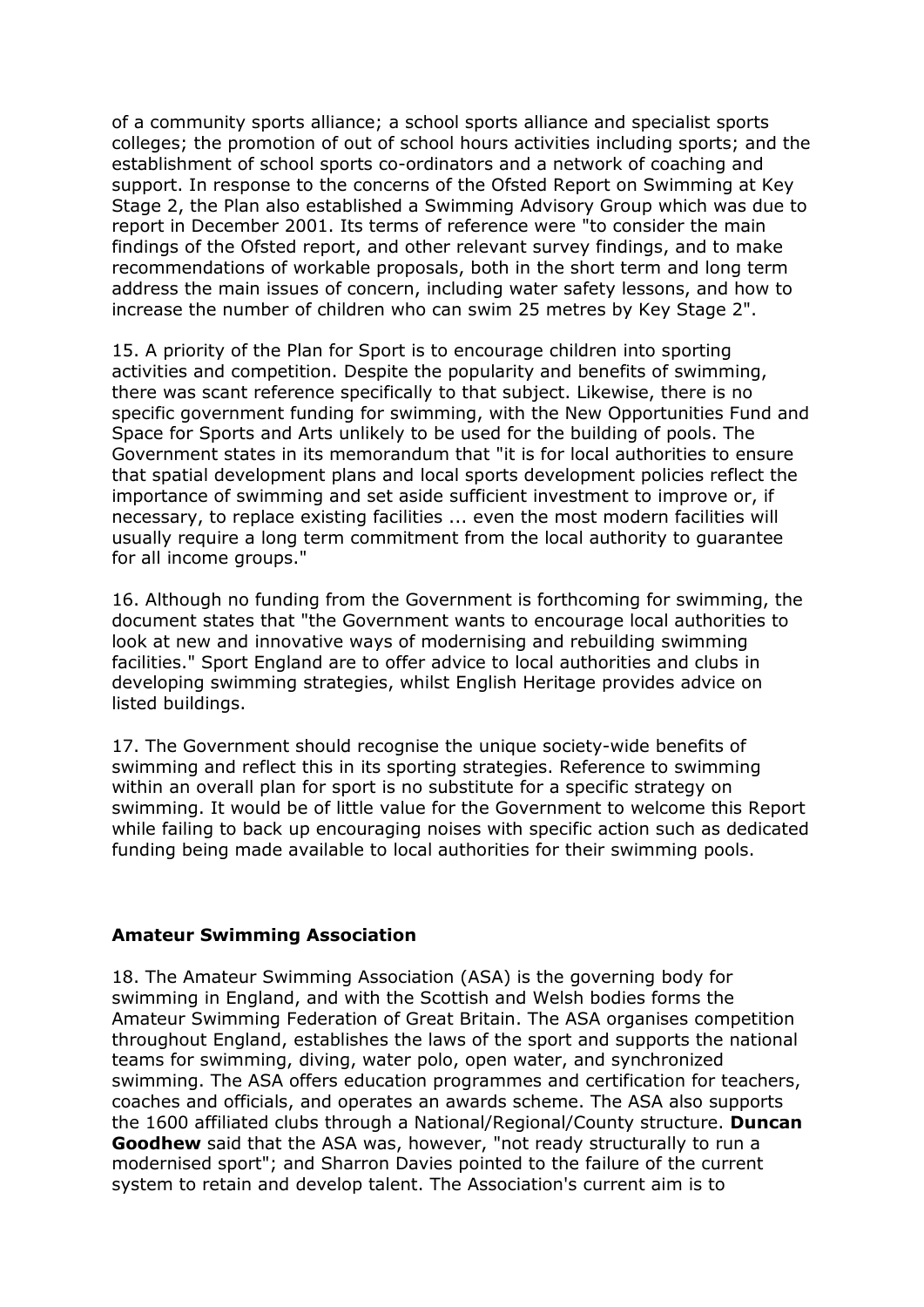encourage all local authorities to produce a written swimming strategy, taking account of the swimming needs of all the community, and to provide the facilities necessary to meet these needs. To this end, together with Sport England, the ASA has developed the following initiatives:

(a) *Swim 21*—the Amateur Swimming Association's national development plan which aims to ensure high standards of teaching and coaching by providing a network of development officers to work closely with local authorities and to try and encourage clubs to work constructively with local authorities and local education authorities.

(b) *From Arm Bands to Gold Medals*—ASA's national facility plan for swimming together with Sport England, to encourage investment in pools, to develop a network to accommodate all the swimming disciplines, water polo, diving, synchronised swimming and swimming. This plan has yet to be published, and Sport England urges the ASA to do so.

(c) *Active Sports Programme*—Sport England's development programme targeting 10 sports including swimming, and encouraging young people to become more involved in sport. The programme created 45 sports partnerships to assist in training and coaching and to promote easier access to facilities.

19. As well as the modernisation of existing pools, the ASA also sees a need for new 50 metre pools in England for elite swimming. An objective is to have at least one eight lane, 25 metre pool with adequate spectator support in each county, and to increase the number of 50 metre pools in line with provision in other comparable countries. It was, however, not readily apparent from the evidence given by the ASA that it had a firm and practical strategy for delivering this national programme.

#### **Delivery mechanisms**

20. In order to achieve the aims of ASA's and Sport England's programmes, Sport England has awarded Lottery funding to swimming, covering the period from 1997 to September 2001, of £220 million.[\[26\]](https://publications.parliament.uk/pa/cm200102/cmselect/cmcumeds/418/41806.htm#note26) Exchequer funding of £0.5 million is being provided to elite swimming this year through UK Sport and Sport England. However, following the poor medal tally of swimmers at the Sydney 2000 Olympics, swimming has dropped from a priority 1, to a priority 2 sport. Funding, from the World Class Performance, Potential and Start Programmes, has been cut from £11.2 million (over the period 1997 to September 2000) to £8.5 million (to cover October 2000 to March 2005). This policy, while rewarding success at international competitions, ignores the possibility that low levels of achievement might be best tackled by long-term investment rather than punitive cuts.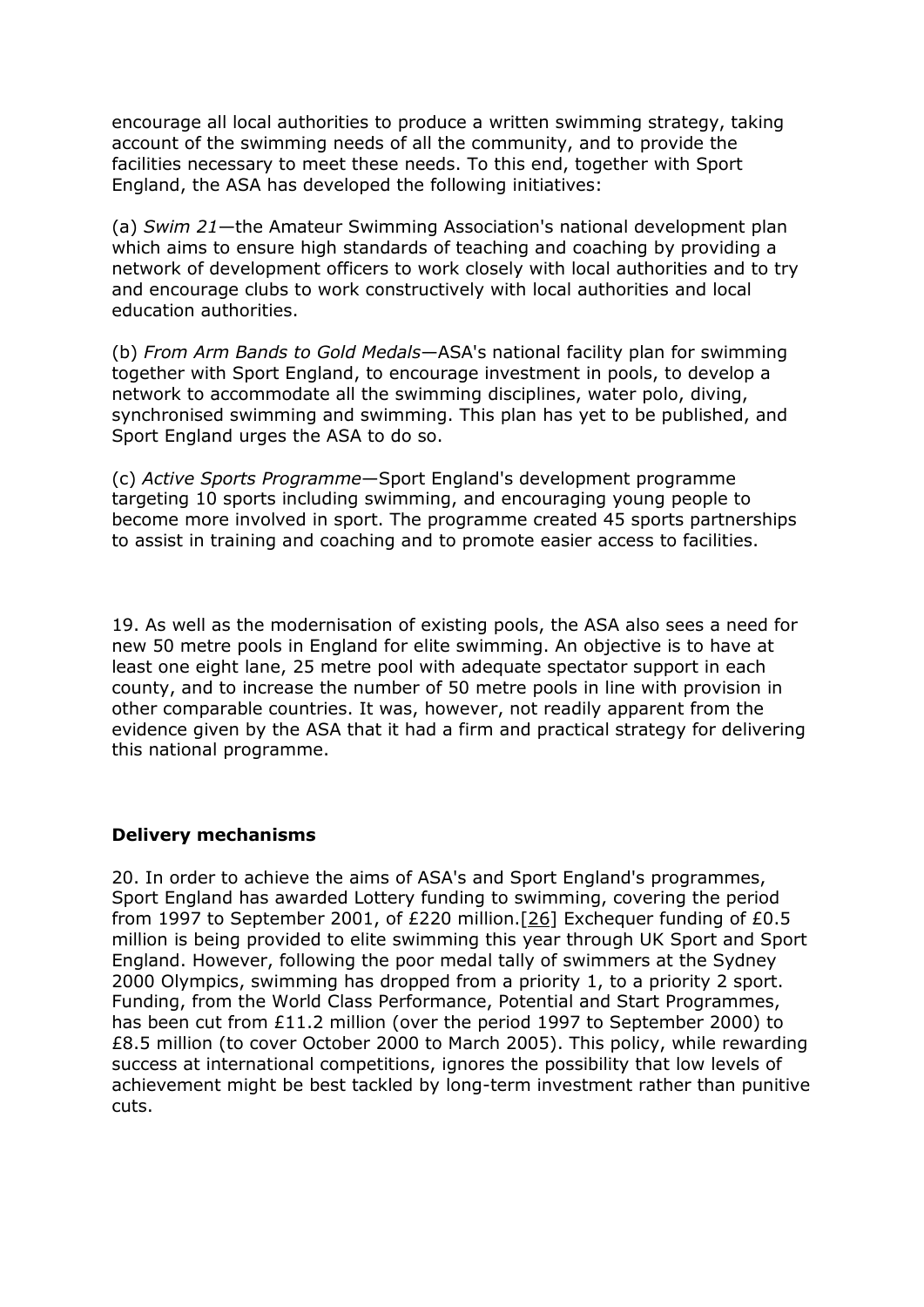21. The responsibility for the maintenance of existing pools and funding for the provision of new pools has been firmly placed by the Government on Local Authorities.

# **STATE OF PLAY**

### **Schools**

22. The current National Curriculum requirements for swimming at Key Stage 2 (age 11) include:

(a) Individual pupils to swim unaided, competently and safely for at least 25 metres.

(b) To develop confidence in water.

(c) To promote the principles and skills of water safety and survival. Ofsted inspectors are asked also to evaluate in relation to swimming:

(d) The quality and effectiveness of the teaching or instruction.

(e) The steps taken by schools to give support to poor or non-swimmers.

(f) The quality of planning, time allocation and organisational arrangements.

23. The Ofsted Report on Swimming in Key Stage 2 found that over four out of five pupils could swim 25 metres, and that the teaching of swimming was good or better in four out of five lessons. These adequate overall figures conceal the fact that, in inner city areas and those areas with a high level of deprivation based upon the free school meals indicator, only two thirds of pupils could swim 25 metres. As children from well-off families can afford to swim out of school, school swimming is not delivering sufficiently to those in need. Additional concerns of the report were that in some schools water safety and survival were not covered "sufficiently well", half of schools had no specific provision for poor or reluctant swimmers, and over half of schools had reduced the time allocated to swimming in recent years. ISRM stated in their memorandum that Key Stage Two attainment targets should always be regarded and referred to as a starting point and not as proof of swimming competence. "We suspect that children do not learn to swim as well under the Key Stage Two requirement as they did in previous years. The result is that they do not feel confident enough later on outside school to pursue swimming as a leisure activity or sport."

24. **Duncan Goodhew** told us that Learn to Swim schemes often had a "tick box" attitude, with contractors having no financial incentive to achieve more than the bare minimum of 25 metres swum by each child. He suggested that the definition of "being able to swim" needed reconsideration. We agree and consider that teaching children to swim, but only just, may in fact create a hazardous false confidence.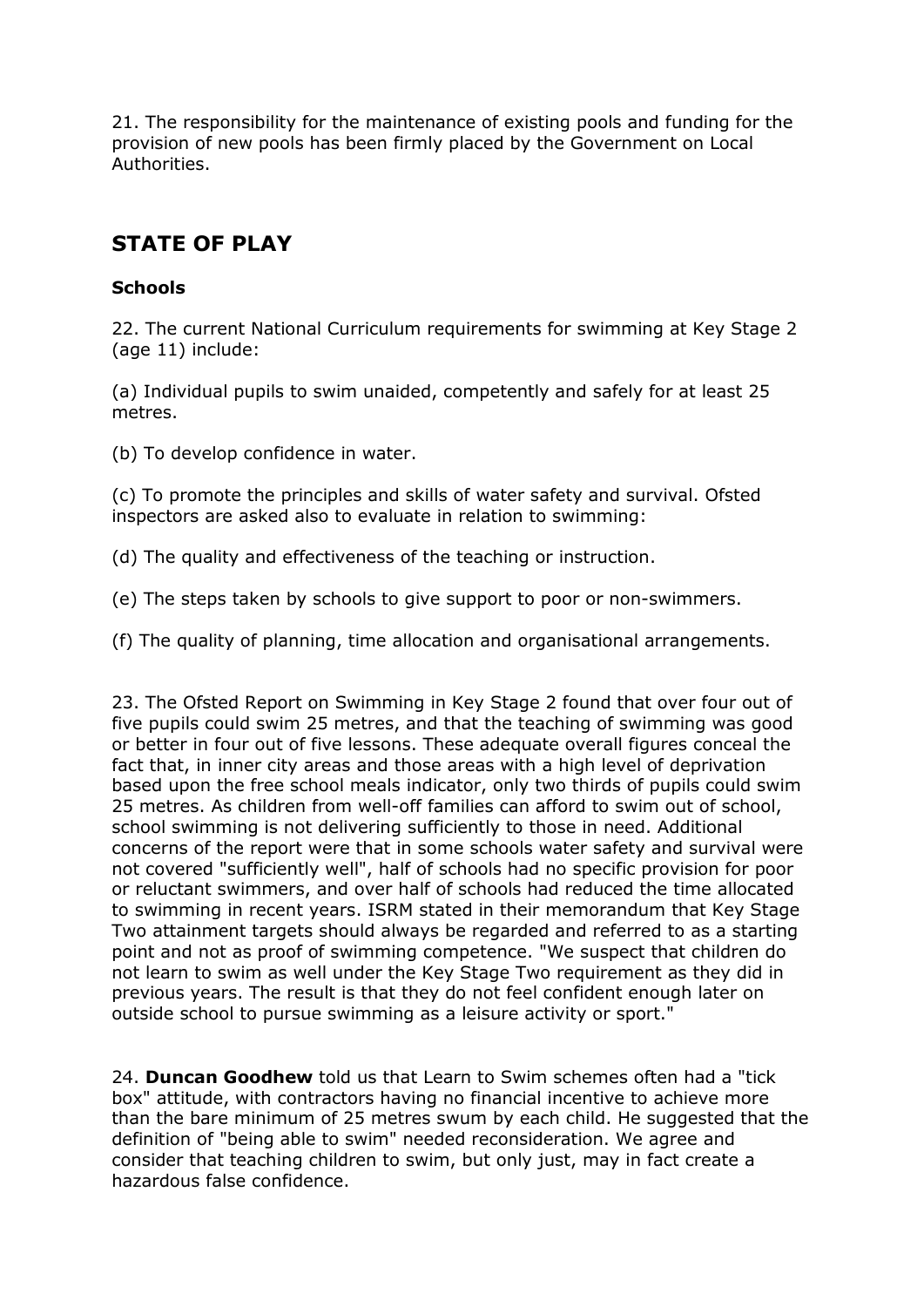25. In order to improve the level and quality of current participation by school children in swimming, schools must be able to have affordable access to facilities. Sport England stated that it is the cost associated with hiring pools, lifeguards, safe transportation of pupils, and health and safety and insurance requirements that has led schools to opt out of providing swimming, and urged the Government to ensure that every child is given the opportunity to achieve Key Stage 2 swimming targets. As the memorandum from the ISRM points out, strategies for the provision of school swimming in local authority pools need to be formed between the local authorities and local education authorities so that prohibitive costs are not passed on to schools.

26. The Government's memorandum stated that the Space for Sport and Arts Programme and the New Opportunities Fund's PE and Sports Programme will provide over £581 million for the improvement of school sports facilities in England, with decisions on projects being led by the local education authority. The Local Government Association told the Committee that neither of these programmes is likely to feature many swimming pool projects as these would require a disproportionately large amount of the funding available. The Government's response to the Ofsted report has been to set up the Swimming Advisory Group which was due to report in December 2001, focussing on facilities, water safety and an overall swimming strategy. The Committee awaits its report with interest.

27. As Sharron Davies told the Committee, "it is terribly important that all children learn to swim in schools; therefore they can then be encouraged to go to the clubs ... to bring them through to be elite athletes or just maintain them as regular competing youngsters who want to be with other athletes". The pressures on schools in urban areas to provide funding for transport to suitable facilities has led to a failure of some schools to meet National Curriculum requirements on swimming and water safety.

28. Evidence from the historic pools campaigns confirms that closures of community-based pools have led to swimming being taken off the curriculum altogether in some cases. With the current rate of drowning increasing among the under-14s, water safety and the ability to swim should be considered more important than ever. We believe that it should be a key point of Government policy on sport and education that every child should have the opportunity, and access to facilities, to learn to swim.

#### **In the community**

29. Local authorities currently provide approximately 1,400 swimming pools for local communities, including leisure pools, historic baths, regional and international short course pools and 50 metre competition pools. Competing for water space are swimming clubs, schools, elite swimmers and those swimming for pleasure or exercise.

30. The current rate of growth in the private sector leisure industry suggests it could continue to draw away swimmers from public sector pools and decrease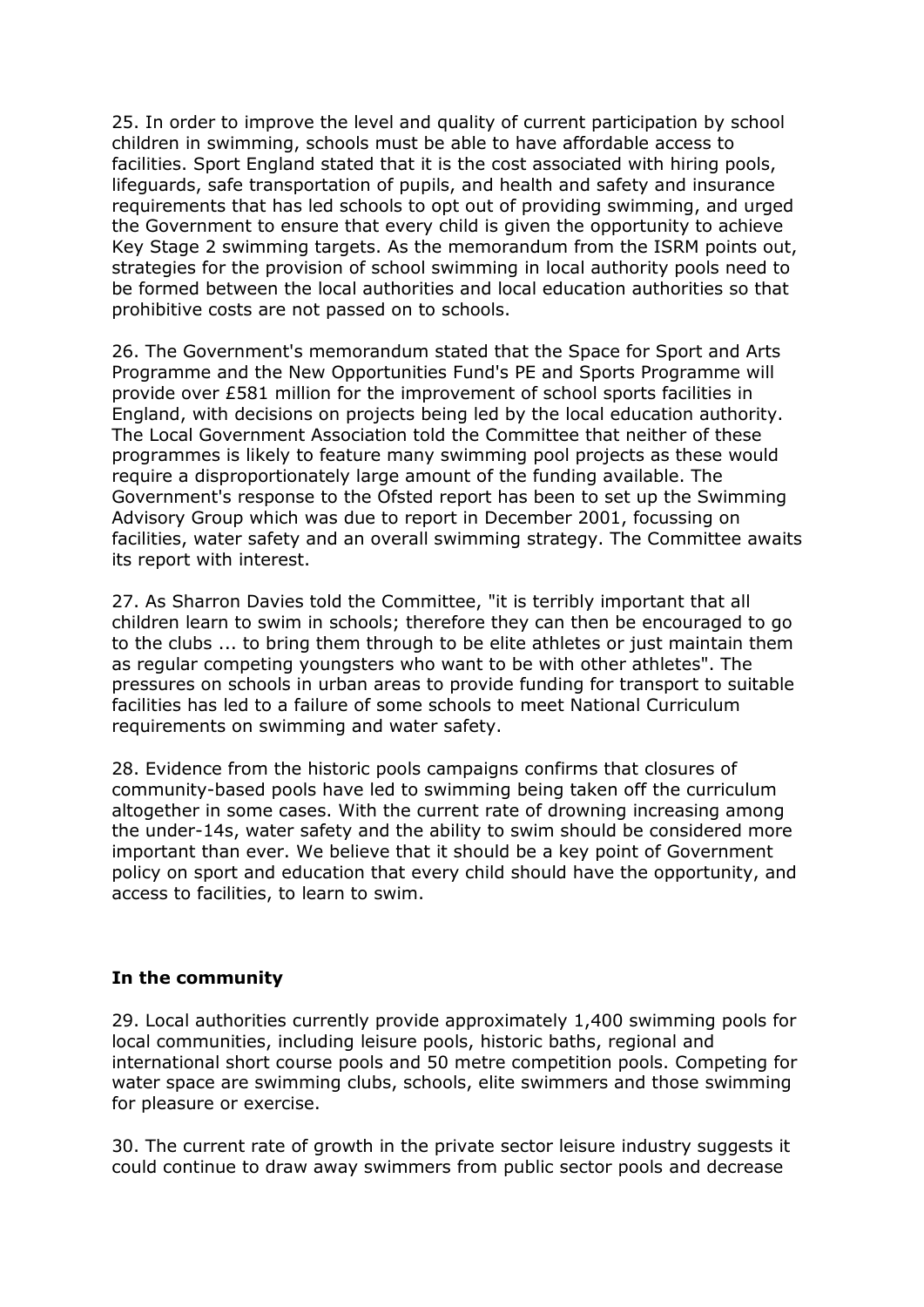revenue for local authorities. Local authorities are under a requirement to maximise their return from leisure services, whilst still meeting a community need. This may lead to children and swimming clubs being marginalised as they represent lower value customers. Clubs have already expressed to the Committee their concern over higher and higher fees being charged to them by local authorities. Evidence to the Committee has shown that, nationally, the price of pool entry for junior swimmers has suffered an increase on average by approximately 38 per cent, between 1998 and 2001.

#### 'MODERN' POOLS

31. Most of the existing community pools were built in the leisure industry construction boom of the 1960's to 1980's, partly as a result of positive Local Authority Funding Agreements. Consequently, 60 per cent of the existing facilities are now facing the need for refurbishment or replacement, and, according to Sport England estimates, the repair bill will be of the order of £2 billion (not including school pools).

32. Despite Lottery grants of £222 million for the development and refurbishment of swimming projects (making swimming the sport that has received most Sport England Lottery funds to date), Sport England told the Committee that they felt the Lottery resources were not enough to address the needs of pools in this country. Sport England had recently put in a bid to the Capital Modernisation Fund for a specific programme to modernise swimming pools, but this bid was rejected by H M Treasury shortly before Sport England gave evidence to the Committee. Sport England said that it did consider that there was sufficient funding for the development of strategies necessary to identify the need for community facilities.

33. The Local Government Association wrote that, as the ever-decreasing Sports Lottery funding to local authority projects gives priority to areas of social deprivation, for those councils outside of priority areas Lottery money is "becoming a fund of last resort." The LGA saw a need for the DCMS PFI allocation to be increased within the current Spending Review, to provide councils with funds for the development of leisure facilities. The LGA also expected that, within local government legislation, there should be more flexibility and freedom for councils with regards to capital spending from the new prudential capital system, allowing councils to borrow the funds necessary to improve facilities.

34. Currently only around 15 per cent of local authority pools, as part of the boroughs' total leisure services, are being run by private contractors, and generally these public-private partnerships are found in the South and South East Regions. As the real problem is the cost of capital and revenue funding, local authorities are becoming more interested in the concept of offering longer contracts of 10-15 years in return for private contractors investing in the capital facilities.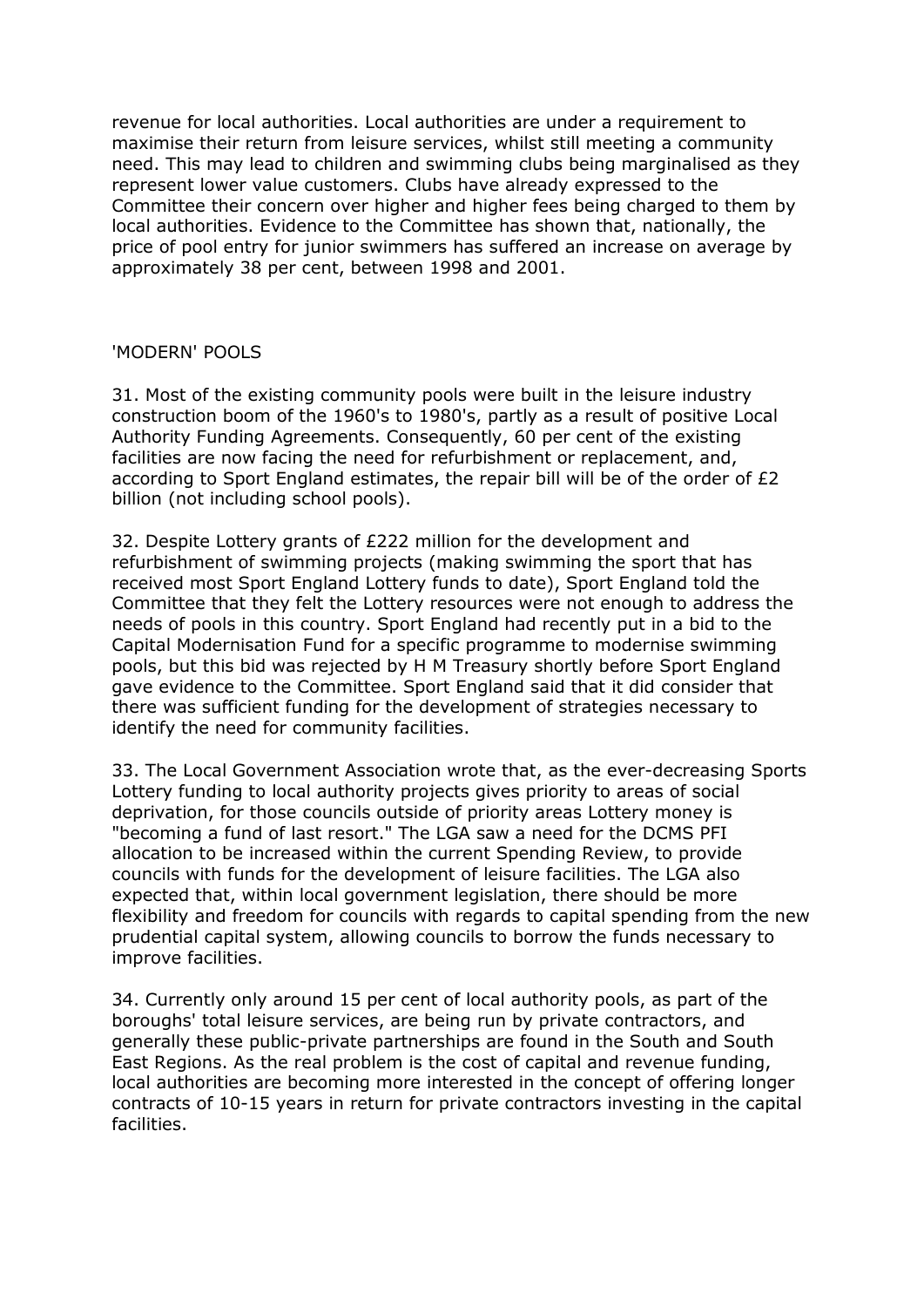35. The ASA's facility strategy should help local authorities fulfil the Best Value requirements by enabling authorities to assess their current stock and the needs of the community when making decisions on investing funds. Through Lottery funding, the ASA now has a team of ten regional development officers whose job is to work with local authorities to develop swimming strategies. The ASA cannot make decisions about local community needs; that is for the local authority to consider when deciding what its facility requirements are. Only 30 per cent of local authorities in England have produced sport and recreation strategies to date. Noel Winter, facilities officer for the ASA, told the Committee: "The first question I ask the local authority is who they want to use the facility. Quite often they do not have an idea".

36. The ASA has assessed the facilities available in England and considers that there is a need for 50 metre competition facilities and training facilities and that every county and large conurbation needs an eight-lane 25 metre pool. Together, ISRM and ASA agree that any new pools that are built, including 50 metre competition pools, must have flexible designs to enable maximum use by the whole community. They advocate the use of moveable floors, booms and bulkheads to enable pools to be altered in size and shape as different users swim throughout the day. Together with efficient programming by their management, modernised pools will have the chance to ensure that the needs of the community are met. Currently, the LGA believes that funding issues are absorbing the time and resources of managers, who could otherwise be developing swimming programmes.

37. Unless existing community pools are refurbished and the facilities improved, more affluent swimmers will be drawn away to private leisure pools and take with them valuable revenue. More local authorities need to develop strategies to enable them to make efficient assessments of the needs of their facilities, and should work with the regional directors of ASA who are funded for this purpose. Local authority swimming pool managers should concentrate on drawing up successful programming of facilities to enable the whole community to swim, rather than being forced to give priority to funding issues. Sport England should be provided with more funding to enable local authorities to fulfil their strategies for the modernisation of their neglected pools.

#### HISTORIC POOLS

38. English Heritage and the POOL campaign have given copious evidence to the Committee on the case for maintaining historic pools, and also the challenges these pools face. There are currently 79 pools in England listed as of special architectural or historic interest. Of these, seven are listed at grade  $II^*$  and the remaining 72 are listed at grade II.

39. Traditionally pools were built in deprived areas with few other nearby amenities, and were originally provided to meet the concerns of public health and hygiene. Gill Wright of the Manchester Victoria Baths Trust saw the redevelopment of historic pools as a way of leading the regeneration of deprived areas.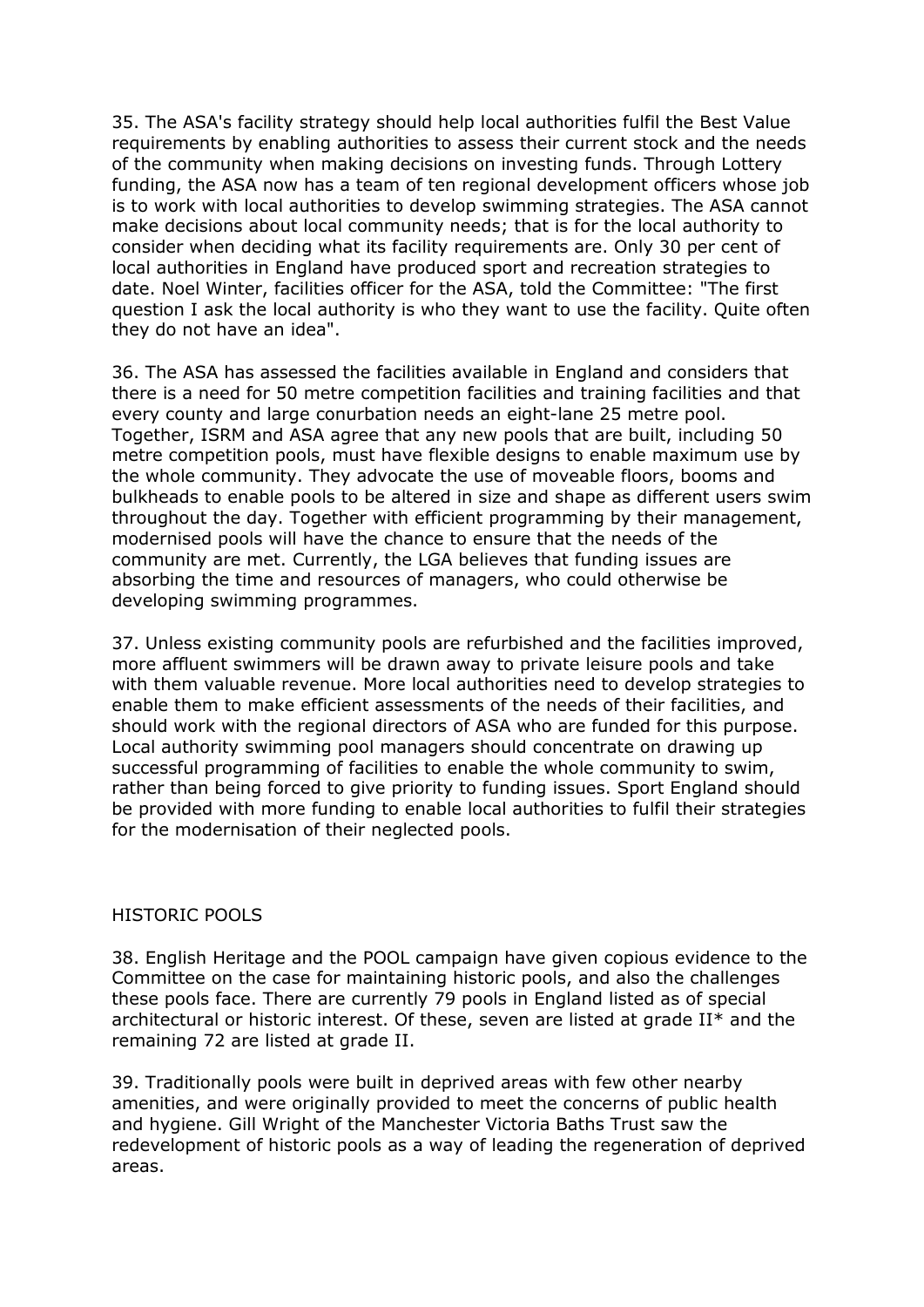40. Most historic pools are an important form of Edwardian architecture and represent social history which ought to be preserved. English Heritage, the Government's lead body for the historic environment in England, told the Committee that historic pools are a "prime example of the ordinary working heritage that most people understand and value ... historic swimming baths have an important part to play in the creation of distinctive, civilised and 'liveable' cities". Gill Wright argued in evidence to the Committee that "it is not just about the architecture, it is about the social history which is in that building". We believe that the architectural importance to the nation cannot be ignored. In the months before its closure, the Marshall Street Baths were voted one of the 10 most beautiful public pools in the country; they are now on the Buildings at Risk register.

41. Pools can be seen as a resource at the heart of deprived communities to encourage social inclusion, and health, and promote beneficial alternatives to drugs, alcohol and crime.

42. Pools are an amenity which are used by young, old, disabled and ethnic minorities alike who would be discouraged from swimming by travelling further afield to modern facilities. The Friends of Marshall Street Baths, Soho provided evidence of three schools being adversely affected by its closure, with some years having their swimming sessions stopped as the distance to an alternative pool is too far for younger children, and other years having their previous yearround swimming reduced to two terms. When the Haggerston Pool was closed, eight schools took swimming off their curriculum, as alternative pools, often too crowded, were considered too far to walk to, and transport too expensive. One of these schools has resumed sessions at 50 per cent of its previous regularity, whilst two schools are about to reintroduce swimming, but at a significant cost in terms of providing transport. At the Govanhill Pool in Glasgow, only 50 per cent of the children who belonged to the swimming club continue to take part in its activities. Manchester Victoria Baths has seen the discontinuation of the schools swimming association, and the reduction of school galas. The local swimming club has a waiting list of 50 per cent of the capacity of the club. Gill Wright reiterated in her evidence to the committee, that transport is a major issue for the people in the Ardwick ward of Manchester who used to swim at the Victoria Baths. People are not visiting the new Commonwealth pool as it is either too expensive or too difficult to reach.

43. Sport England stated to the Committee in their memorandum that "ethnic minority groups continue to be under-represented in their use of swimming pools. Increasing levels of participation among these groups is a key aim of swimming pools". Similarly, David Sparkes of the Amateur Swimming Association told the Committee that they had been unable to connect ethnic minorities with the elite end of swimming; and Mr Kelvin Juba of the ASA told the Committee: "probably less than two per cent of people who are swimming are from ethnic minority groups around the country ... this is a real problem that swimming and swimming pool operators are going to have to address in the future". Savio D'Souza of the Govanhill Pool, Glasgow suggested that, whilst some historic pools are able to provide suitable facilities for ethnic minorities, more modern glass-fronted pools were discouraging participation, particularly for Muslim women.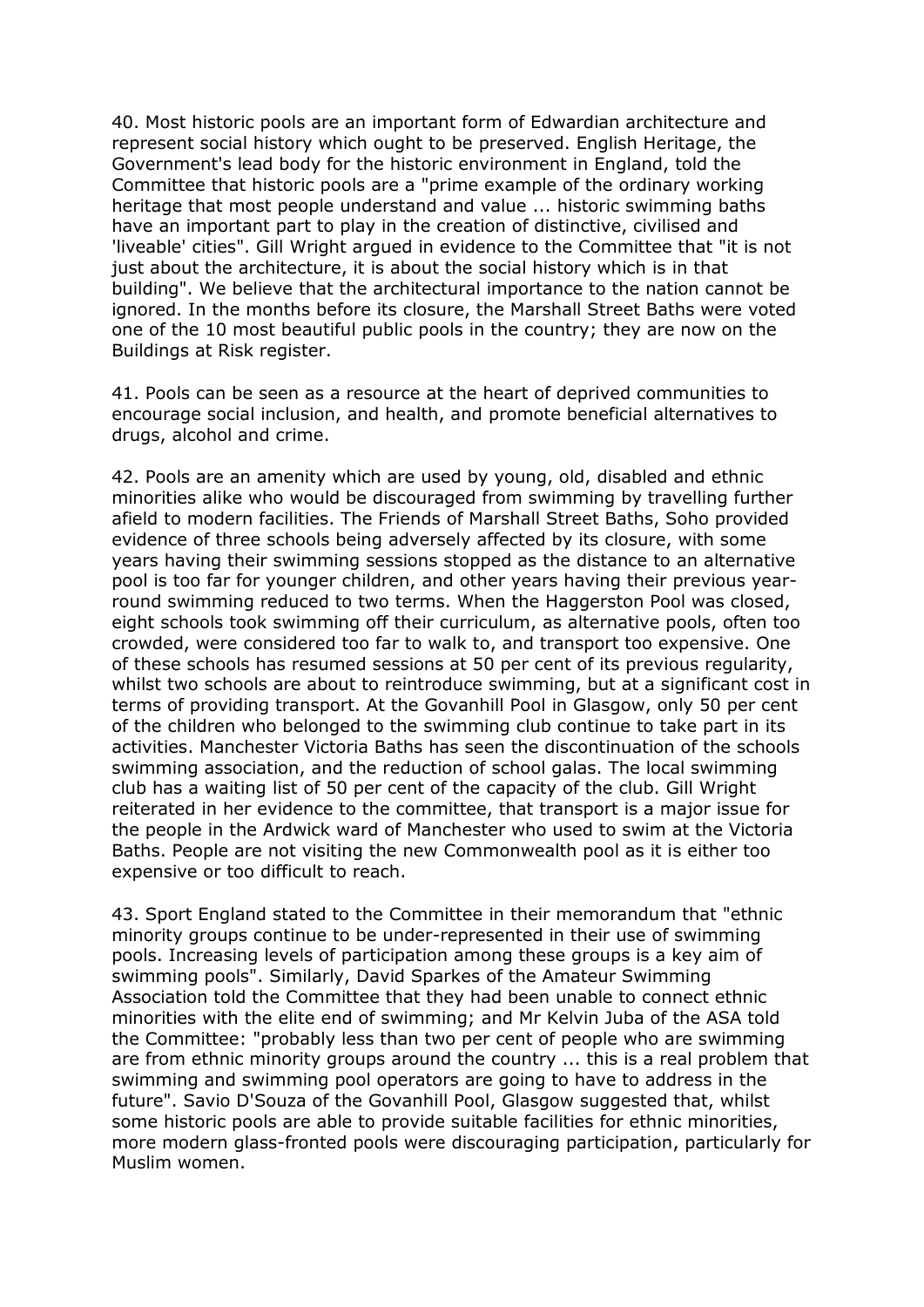44. Campaigns in Manchester, Glasgow and London have produced a huge amount of support from all sections of the community for the preservation of the local pools. Most campaigns appear to have been set up in the absence of constructive dialogue between local authorities and the community. English Heritage aim to help re-establish and encourage partnerships to work towards a sustainable future for historic pools.

45. The main challenge faced by historic pools is the huge cost of maintenance, repairs and renovation. Evidence submitted by Save Britain's Heritage detailed the structural problems that historic pools face. Modern users expect a comfortable internal environment, with higher water and air temperatures than were envisaged in the original construction. As a result, energy loss raises the cost of heating, and condensation problems arise which affect the health of the structure. With many pools nearly one hundred years old and in need of repair, the cost is too great for local authorities who have limited budgets, and who are now also facing the need to repair more modern pools built in the 70s and 80s which have greater popular appeal. Evidence given to the Committee showed that significant funding is needed to bring historic pools back into use. Haggerston Baths, Hackney has estimated that £3.5 million is needed, Marshall Street Baths in Soho need £7.1 million, and Victoria Baths in Manchester need £10.93 million. All three pools have developed business plans to transform the pools into 'healthy living centres'.

46. English Heritage told the Committee that it only has a limited allocation of grant funding from central government to assist listed buildings. In the last financial year, English Heritage had only £3.6 million, from grants in aid from central government, to allocate to 35,000 listed buildings in London, and for the rest of England £8.6 million was available for over 500,000 listed buildings. Paul Velluet of English Heritage described this as "a very, very thin spread". Rather than a funding provider, English Heritage sees its role as co-operating with local authorities and communities in encouraging the effective use of pools, working towards grant assistance to bring pools back into use, and channelling their limited grants into projects to help lever in other support from local authorities and the private sector.

47. English Heritage believes that the way for historic pools to survive is through partnership agreements between local authorities and private concerns, and cites Richmond Upon Thames, Saltdean Lido near Brighton and the Jubilee Pool in Penzance as successful examples. English Heritage is also currently undertaking a pilot study in the North West region of the interconnection between sporting facilities and heritage buildings, the results of which may be useful for the rest of the country.

48. Despite the appeal of public-private partnerships as a solution to the problem of funding historic pools, the POOL campaign gave evidence to the Committee that there are difficulties in obtaining private sector support for nonleisure pools in deprived areas, as these are not seen as lucrative for business. Even when such interest is secured for a historic pool, problems occur. Barbara Corr, representing the Friends of Marshall Street Baths, Soho, told the Committee that a private sector operator had expressed interest in investing in the pool and had offered to invest £5 million if the local authority agreed to invest £2 million. As the local authority had declined this offer, the deal had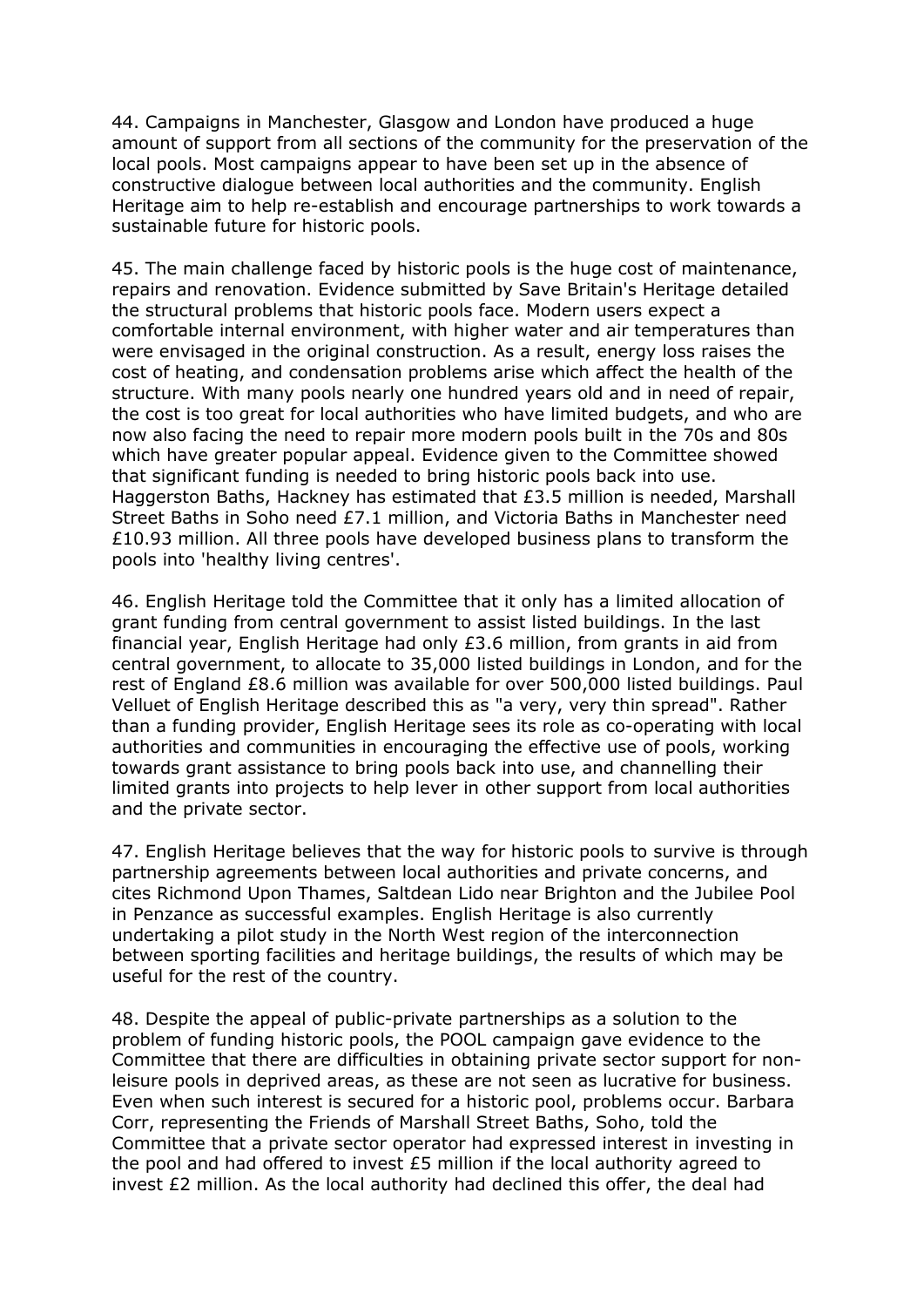fallen through and private sector funding had been withdrawn. Gill Wright, representing Manchester Victoria Baths Trust, told the Committee that, once sources of capital funding had been identified, the difficulty came in balancing the revenue costs with the project expenditure. The local authority were not willing to provide revenue support as they had in the past, and this proved a barrier to private investment. The Committee also received evidence from Camberwell Leisure Centre outlining its partnership approach to attracting funding.

49. An added burden on historic pools is VAT on repairs to listed buildings. Although zero rating applies to alteration works, VAT on repairs and maintenance is standard rated. Victoria Baths in Manchester has estimated that the necessary repair costs of £9.1 million will attract a VAT bill of £1.83million. Determination of whether repairs should be treated in the same way as alteration works rests with the European Commission. The Commission has said that it will look carefully at the issue of VAT treatment of heritage buildings when the VAT directive is reviewed in 2003. There is however likely to be a long shopping list of VAT reforms for the Commission to consider. It may be some time before listed building obtain the relief, which listed churches recently received, from VAT on repairs.

50. There are also concerns that historic facilities are old-fashioned and some require significant alteration to meet disability and health and safety requirements. The Local Government Association expressed a concern that historic pools "remain inaccessible in design to the whole community. Indeed the final stages of the Disability Discrimination Act 1995 are most likely to add to local councils' financial pressures in this area." Bringing facilities into line with modern standards is a challenge for both historic pools and pools built more recently in the 1970s and 1980s. The evidence from the Institute of Sport and Recreation Management commented on the robust and superior building standards of historic buildings, and saw no reason why pools should not be able to meet satisfactory pool water and hygiene standards. Evidence has been submitted by the historic pools that they were used by swimmers with disabilities on account of having steps, rather than ladders, into the water. These swimmers now face difficulties in finding alternative suitable facilities.

51. Historic pools represent a valuable part of the UK's heritage. The priority afforded to them needs to be assessed sensitively and carefully within the context of total provision across the relevant community (including transport issues, potential usage, importance in terms of social history and architectural quality). We cannot ignore the realities of budgetary constraints, but imaginative and creative funding solutions should be sought in consultation with the local community. Currently, English Heritage cannot afford to help significantly with the funding of the refurbishment of historic pools. The Committee believes there is a case for more resources from the Heritage Lottery Fund being made available to historic pools for this purpose. Historic pools should also be looked at from the point of view of social regeneration or preventing social degeneration. The Government should reconsider how such facilities can be developed to support deprived areas. It should also take steps to seek to relieve them of the burden of VAT on repair and renovation.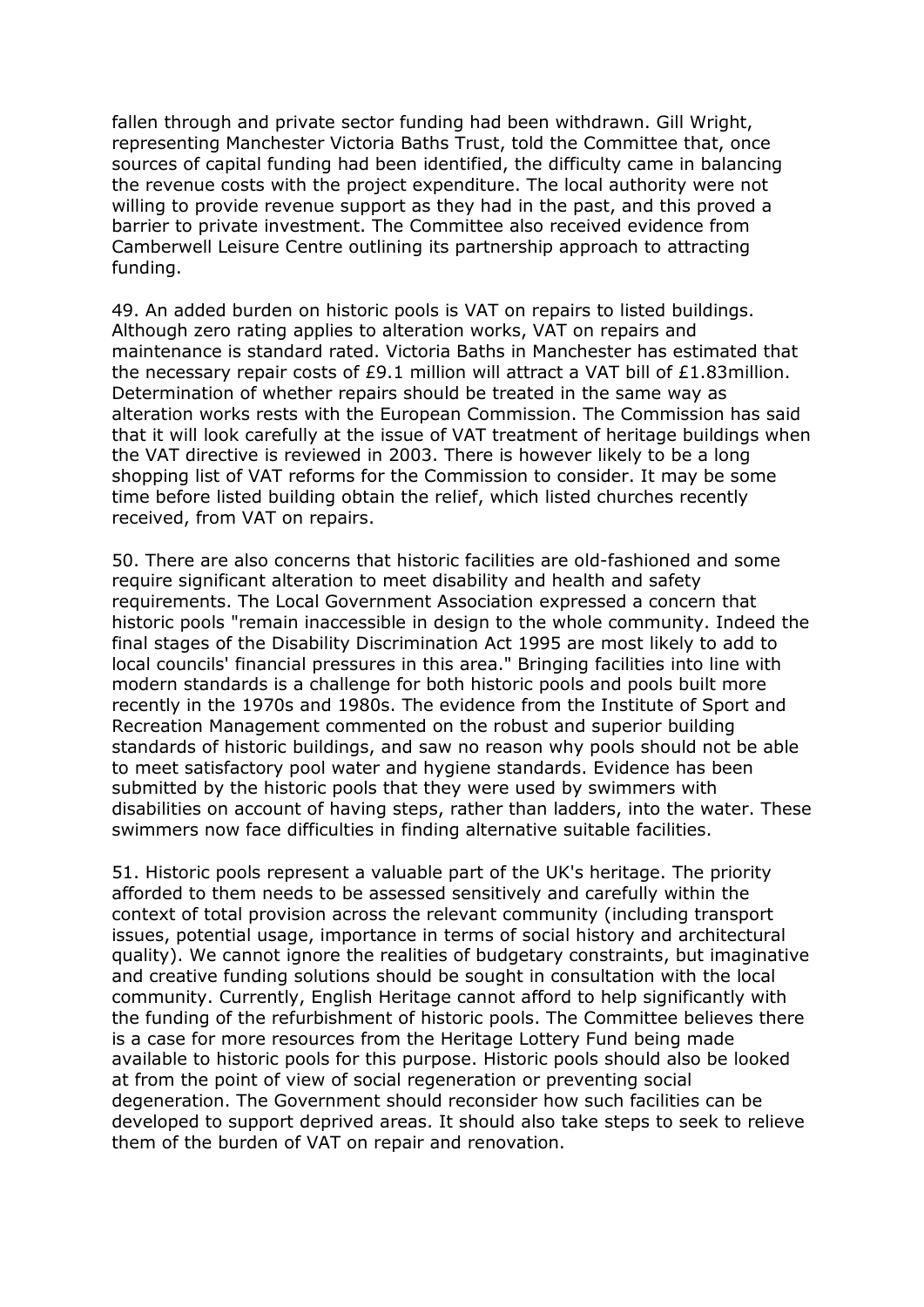#### **Elite and club sporting provision**

52. The Committee has received many memoranda from swimming clubs and associations stating that the provision of facilities for training and hosting competitions are inadequate. There are two main issues, the lack of water space for elite training in local authority pools, and the lack of 50 metre pools for long course training and for international standard competitions. As Noel Winter of the ASA explained, elite swimmers need to train twice a day; and whilst they can use 25 metre pools as supplementary training, they also need to train once a day in a 50 metre pool if they are to compete internationally in long course competitions. This is an issue which has support from Bill Sweetenham, Britain's new National Performance Director for swimming. The current minimum for an international standard competition swimming facility is a 50 metre pool with 10 lanes, with adequate accommodation for spectators and competitors and car parking. Sheffield currently has the only pool capable of holding an international competition, but even this does not meet full international standards as it does not have a 50 metre warm up and swim down pool.[\[86\]](https://publications.parliament.uk/pa/cm200102/cmselect/cmcumeds/418/41807.htm#note86) By the end of 2002 England will have 19 50 metre pools (in various state of repair), about the same number of pools in Berlin or Paris alone.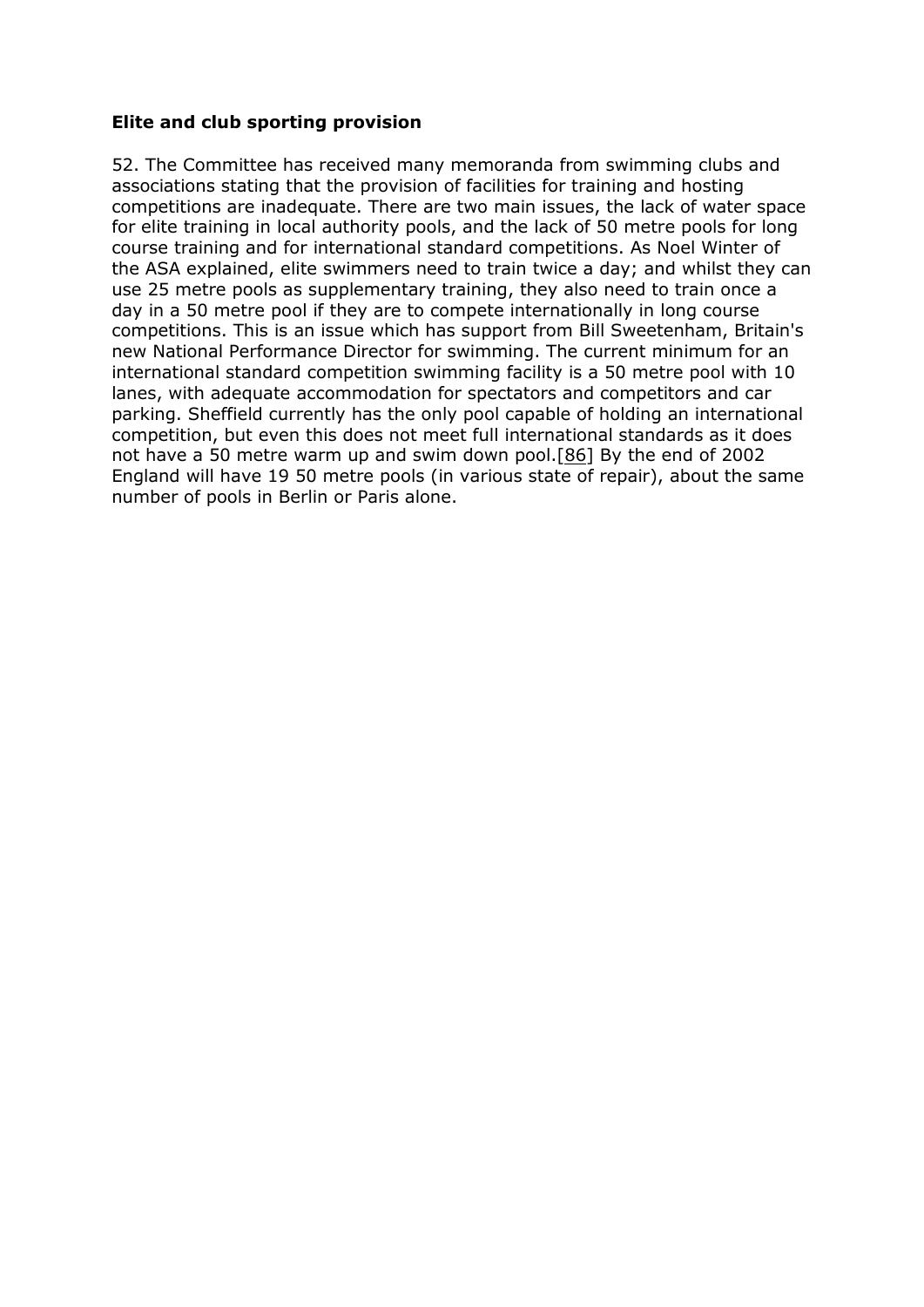

| UNIVEISITY OF BATH<br>10<br><b>GRAND CENTRAL POOLS</b><br>MILLI BLUSLHUUL<br><b>MARLIES I EK LUMMURWEAL IN KUUL</b><br>Ш | <b>LEEUS INTERNATIONAL PUUL</b> | ņ | PONDS FORGE NT ERNATIONAL 3 FORTS CENTRE    |
|--------------------------------------------------------------------------------------------------------------------------|---------------------------------|---|---------------------------------------------|
|                                                                                                                          |                                 |   |                                             |
|                                                                                                                          |                                 |   |                                             |
| 12<br>IN IGAA INTERNATIONAL POOL<br>MANCHESTER COMMONNEALTH ROOL<br>И                                                    |                                 |   |                                             |
| <b>WYLUMBESPUCISLEMIKE</b><br>13<br><b>NUKWERUNIVEKSITY</b><br>a                                                         |                                 |   |                                             |
| <b>GURNELL POOLAND LEBURE CENTRE</b><br><b>MOD ALD BESHOT</b><br>6.<br>Ш                                                 |                                 |   |                                             |
| <b>URY STALE PALACE INATIONAL SPURTS UNITRE</b><br>15<br>FIL TUITSPURTSLENTRE-AUCH CHAG                                  |                                 |   |                                             |
| 16<br>COVERTRY SPCRTS CENTRE<br>п                                                                                        |                                 |   | LOUG FROROUGH UNIVERSITY - Inder contrigued |

Map produced by The Floring Dan Navagan av Sarrice<br>14/12/2011 Joh. Musing Mapratofor Spor. England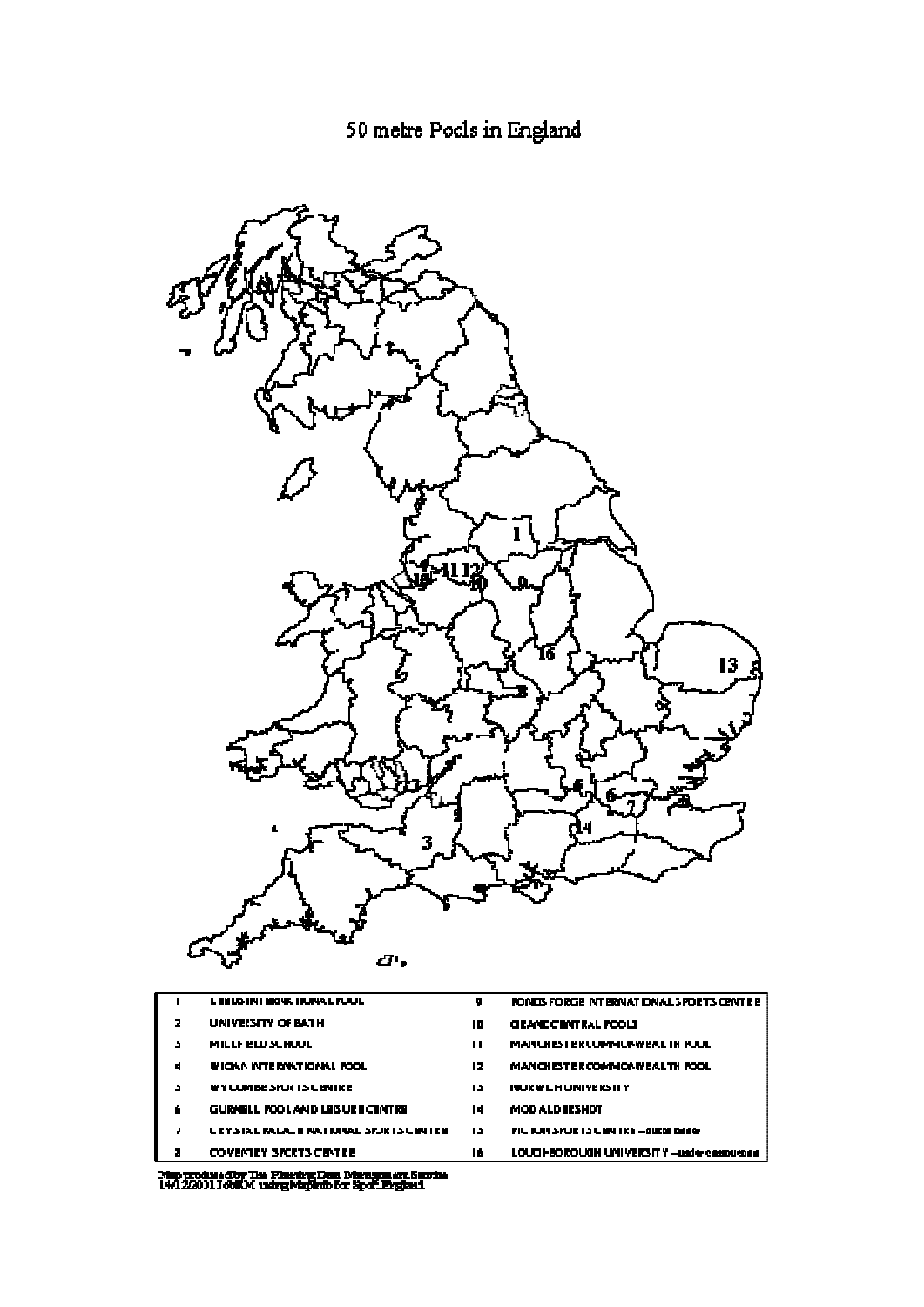53. The lack of 50 metre pools in England means that there is not one pool where the ASA can take the national team to a training camp over a prolonged period of time. Great Britain won seven medals (including two golds) at this year's world championships in Fukuoka, but returned from the 2000 Sydney Olympics with no swimming medals at all. Whilst there has been increased Lottery funding under the World Class Programme for elite swimming over recent years, it was, as we have pointed out, subsequently reduced as a result of the Sydney failure to produce medals, and swimming is now classed as a priority two sport. Sport England ought surely to take into account the success of British Swimmers at the European Championships in December 2001, both in winning medals and in breaking Commonwealth and British records. Whilst the funding remains in place to produce elite swimming programmes, the elite facilities also need to be provided if swimmers are to compete on an equal basis with other countries. As the ISRM wrote to the Committee: "children need role models, heroes that can inspire them to do great things with their own lives". Enabling elite swimmers to win gold medals encourages the medal winners of the future to swim.

54. Whilst the problems of elite swimming may be redressed by Sport England's commitment in principle to fund a limited number of 50 metre pools, it remains important for the lower end of competition swimming to be supported in order to provide elite champions of the future. **Duncan Goodhew** told us: "Winning gold medals is about probability. You have to get as many people taking part as possible". Whilst the ASA stated that most general requirements can be met by the provision of 25 metre pools, it is the access to such facilities that is proving problematical for clubs. Many children are forced to train early in the morning, or late at night when they should be in bed. Where there is a lack of 25 metre pools in an area, parents are forced to transport children to suitable pools for training at a significant cost which cannot always be met by less well-off families.

55. Swimming clubs have submitted evidence of the increasing fees being charged by local authorities, and of water space being prioritised for the more lucrative customers who swim for exercise. Anita Lonsbrough told the Committee of an example where existing 25 metre facilities are being replaced by a leisure pool. Whilst leisure pools are useful in introducing children to swimming, and providing an interest in the sport, they are not suitable for competitive training.

56. Provision is different in the USA, where university pools are linked to sports colleges and communities, and this model is being adopted by the Australian Institute of Sport. In this country, High Performance Centres are being developed for sport as part of the English Institute of Sport, and also Specialist Sports Colleges are being developed under the Government's plan for Sport. One such High Performance Centre will be the 50 metre pool being built at Loughborough University. This could be seen as a flagship for community involvement in a sporting centre of excellence. Provided pools are made available for the whole county in which they are situated, the ASA are broadly supportive of this move to involve communities with university facilities. However, in Hatfield there is currently a debate over a proposed new pool. Hertfordshire University and the local club are pressing for an upgrade of existing plans so as to provide a 50 metre pool. The local authority and Sport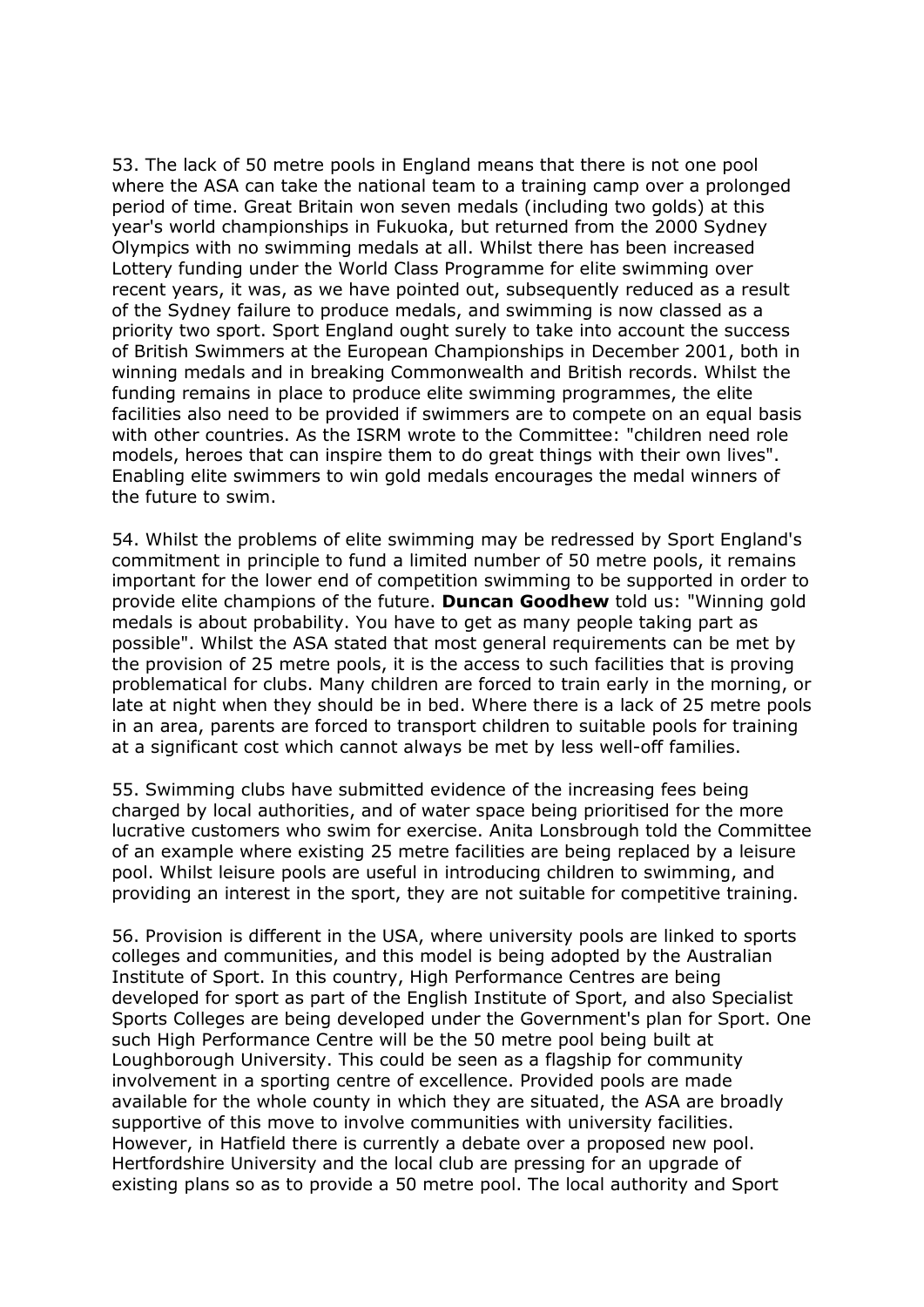England are resisting requests to provide the extra £2 million needed to expand the proposed 25 metre pool into a 50 metre facility. It seems clear that if universities are willing to share their elite-standard facilities with the wider community, they will need the funding to create better pools.

57. Whilst existing 25 metre pools need to be modernised, there appears to be a case for investing in 50 metre pools which can be used by a whole county for swimming. With efficient programming and the use of moveable floors and bulkheads, pools can be altered during a day to serve the whole community. New 50 metre pools and refurbishment of existing pools need investment, but whilst the structure of the sport remains based on swimming clubs and associations feeding through future medalists they need to have water space and the time to train. We cannot be surprised when swimming prowess becomes scarce and stars like Sharron Davies, **Duncan Goodhew** and Anita Lonsbrough emerge despite the system rather than because of it. Anita Lonsbrough told the Committee "Sport is not as we knew it ... It is now a business; and we have not invested enough in our business."

### **SUMMARY OF CONCLUSIONS AND RECOMMENDATIONS**

- (a) Sport in general has been recognised as beneficial to the nation's wellbeing and health. Swimming is uniquely beneficial across the whole of society, and as the country's most popular sporting activity it merits appropriate investment (paragraph 13).
- (b) The Government should recognise the unique society-wide benefits of swimming and reflect this in its sporting strategies. Reference to swimming within an overall plan for sport is no substitute for a specific strategy on swimming. It would be of little value for the Government to welcome this Report while failing to back up encouraging noises with specific action such as dedicated funding being made available to local authorities for their swimming pools (paragraph 17).
- (c) This policy, while rewarding success at international competitions, ignores the possibility that low levels of achievement might be best tackled by longterm investment rather than punitive cuts (paragraph 20).
- (d) **Duncan Goodhew** told us that Learn to Swim schemes often had a "tick box" attitude, with contractors having no financial incentive to achieve more than the bare minimum of 25 metres swum by each child. He suggested that the definition of "being able to swim" needed reconsideration. We agree and consider that teaching children to swim, but only just, may in fact create a hazardous false confidence (paragraph 24).
- (e) As Sharron Davies told the Committee, "it is terribly important that all children learn to swim in schools; therefore they can then be encouraged to go to the clubs ... to bring them through to be elite athletes or just maintain them as regular competing youngsters who want to be with other athletes". The pressures on schools in urban areas to provide funding for transport to suitable facilities has led to a failure of some schools to meet National Curriculum requirements on swimming and water safety (paragraph 27).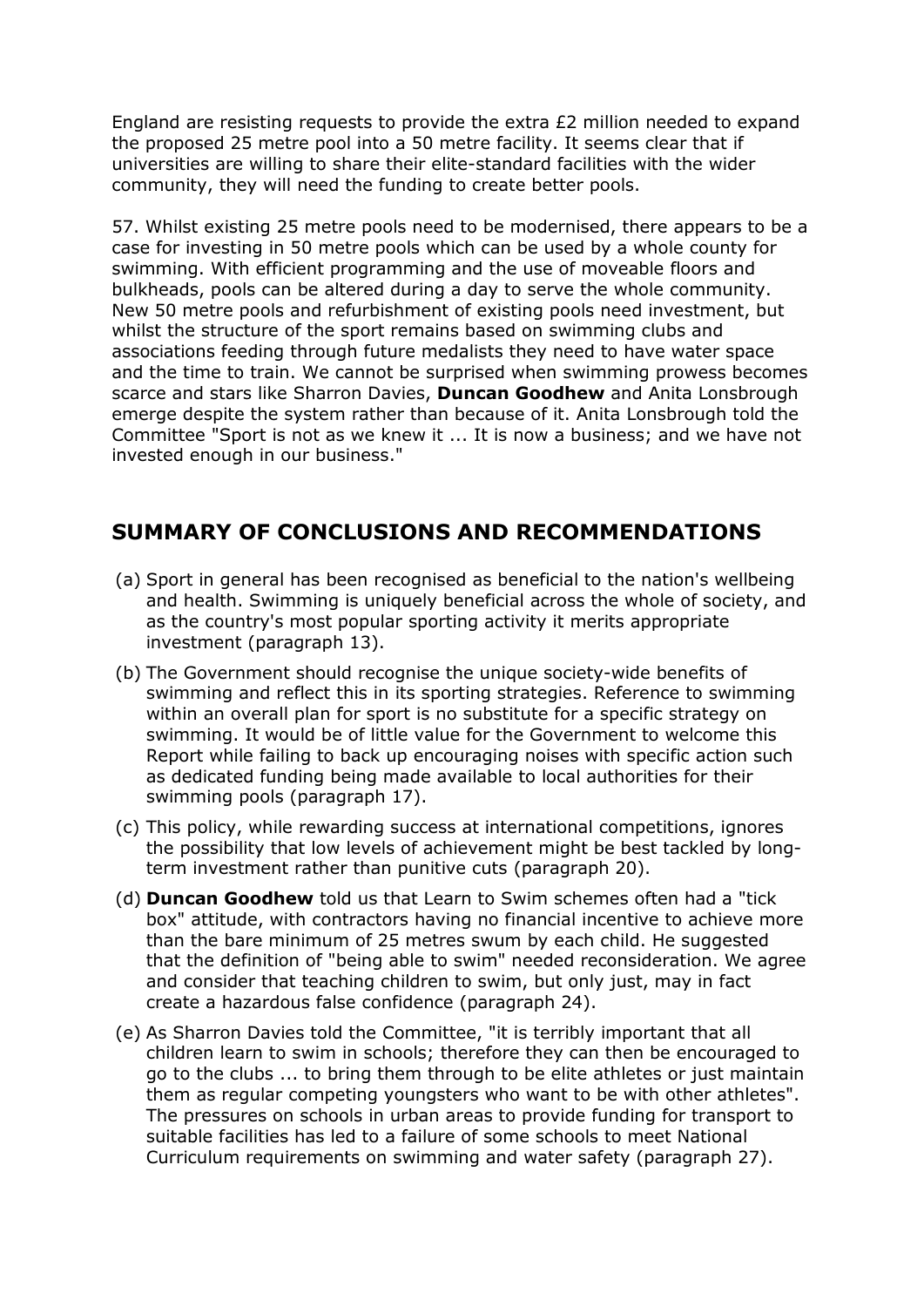- (f) Evidence from the historic pools campaigns confirms that closures of community-based pools have led to swimming being taken off the curriculum altogether in some cases. With the current rate of drowning increasing among the under-14s, water safety and the ability to swim should be considered more important than ever. We believe that it should be a key point of Government policy on sport and education that every child should have the opportunity, and access to facilities, to learn to swim (paragraph 28).
- (g) Unless existing community pools are refurbished and the facilities improved, more affluent swimmers will be drawn away to private leisure pools and take with them valuable revenue. More local authorities need to develop strategies to enable them to make efficient assessments of the needs of their facilities, and should work with the regional directors of ASA funded for this purpose. Local authority swimming pool managers should concentrate on drawing up successful programming of facilities to enable the whole community to swim, rather than being forced to give priority to funding issues. Sport England should be provided with more funding to enable local authorities to fulfil their strategies for the modernisation of their neglected pools (paragraph 37).
- (h) Pools are an amenity which are used by young, old, disabled and ethnic minorities alike who would be discouraged from swimming by travelling further afield to modern facilities (paragraph 42).
- (i) Historic pools represent a valuable part of the UK's heritage. The priority afforded to them needs to be assessed sensitively and carefully within the context of total provision across the relevant community (including transport issues, potential usage, importance in terms of social history and architectural quality). We cannot ignore the realities of budgetary constraints, but imaginative and creative funding solutions should be sought in consultation with the local community. Currently, English Heritage cannot afford to help significantly with the funding of the refurbishment of historic pools. The Committee believes there is a case for more resources from the Heritage Lottery Fund being made available to historic pools for this purpose. Historic pools should also be looked at from the point of view of social regeneration or preventing social degeneration. The Government should reconsider how such facilities can be developed to support deprived areas. It should also take steps to seek to relieve them of the burden of VAT on repair and renovation (paragraph 51).
- (j) Whilst existing 25 metre pools need to be modernised, there appears to be a case for investing in 50 metre pools which can be used by a whole county for swimming. With efficient programming and the use of moveable floors and bulkheads, pools can be altered during a day to serve the whole community. New 50 metre pools and refurbishment of existing pools need investment, but whilst the structure of the sport remains based on swimming clubs and associations feeding through future medalists they need to have water space and the time to train. We cannot complain when swimming prowess becomes scarce and stars like Sharron Davies, **Duncan Goodhew** and Anita Lonsbrough arise despite the system rather than because of it. Anita Lonsbrough told the Committee "Sport is not as we knew it ... It is now a business; and we have not invested enough in our business." (paragraph 57).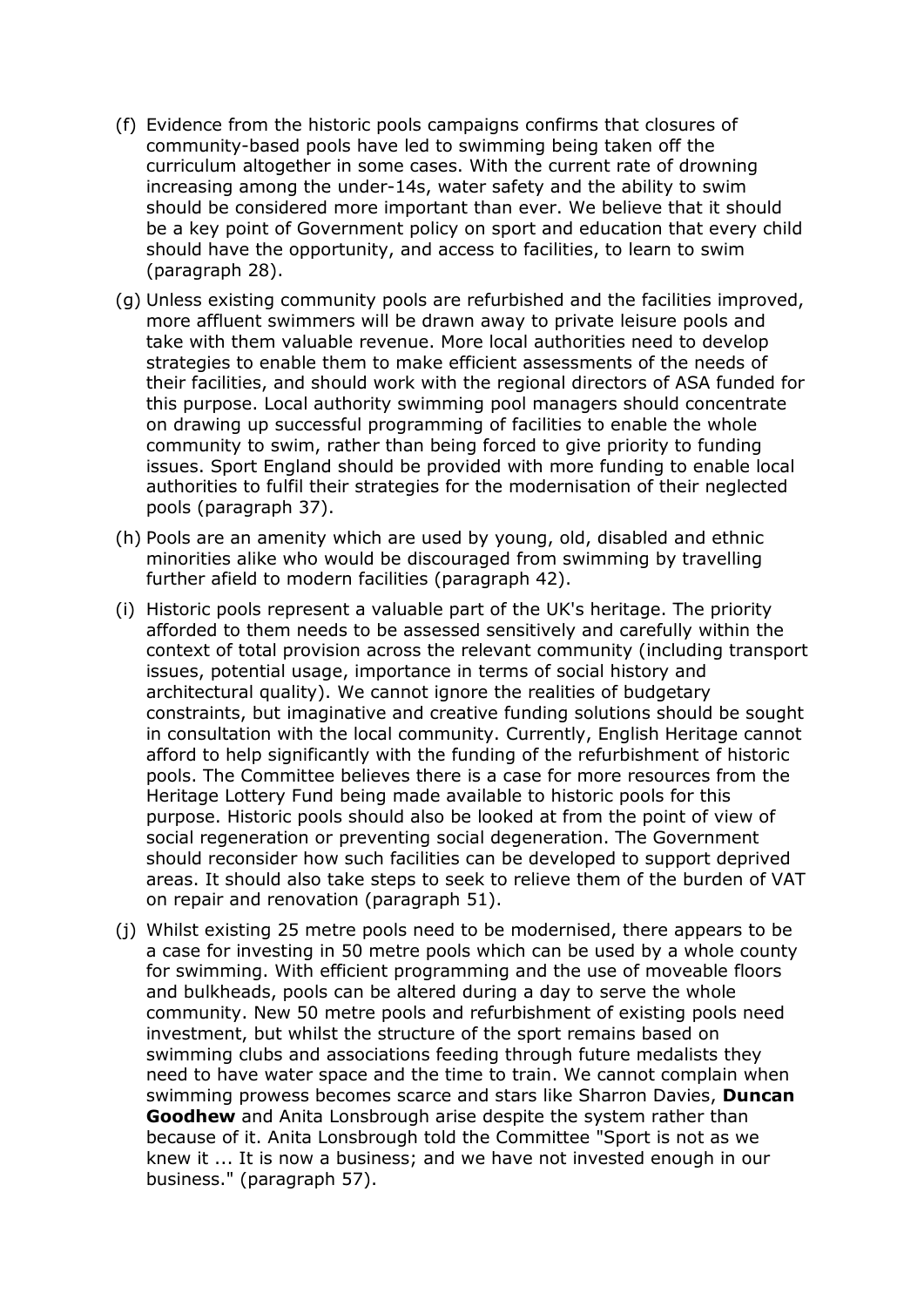# **PROCEEDINGS OF THE COMMITTEE RELATING TO THE REPORT**

TUESDAY 18 DECEMBER 2001 Mr Gerald Kaufman, in the Chair

Mr Chris Bryant Alan Keen

Mr Frank Doran Miss Julie Kirkbride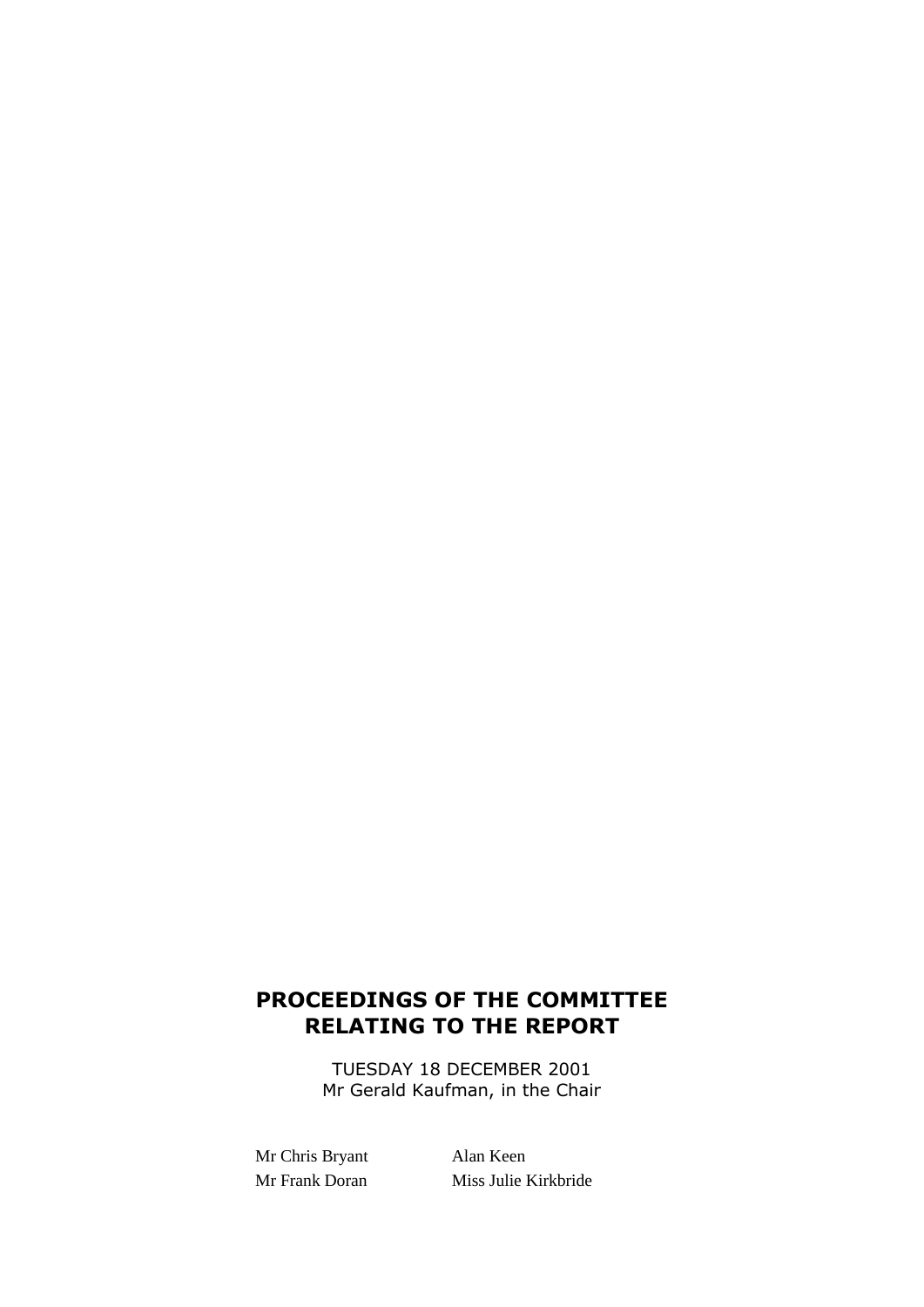Mr Adrian Flook

Michael Fabricant Rosemary McKenna

## **LIST OF WITNESSES**

### Tuesday 4 December 2001

ENGLISHHERITAGE

Mr Paul Velluet

MANCHESTER VICTORIA BATHS

Ms Gill Wright

GOVANHILL POOL, GLASGOW

Mr Savio D'Souza

HAGGERSTON POOL ACTION GROUP, HACKNEY

Ms Carolyn Clark

FRIENDS OF MARSHALL STREET BATHS, SOHO

Ms Barbara Corr

AMATEUR SWIMMING ASSOCIATION

Mr David Sparkes, Chief Executive Mr Noel Winter, Facilities Officer

Mr Kelvin Juba

### **SPORTENGLAND**

Mr David Carpenter, Director, Lottery Co-ordination and More Medals Mr David Payne, Director, More Places Directorate

INSTITUTE OF SPORT AND RECREATION MANAGEMENT

Mr Ralph Riley, Chief Executive

Ms Anita Lonsborough MBE

Ms Sharron Davies MBE

Mr **Duncan Goodhew** MBE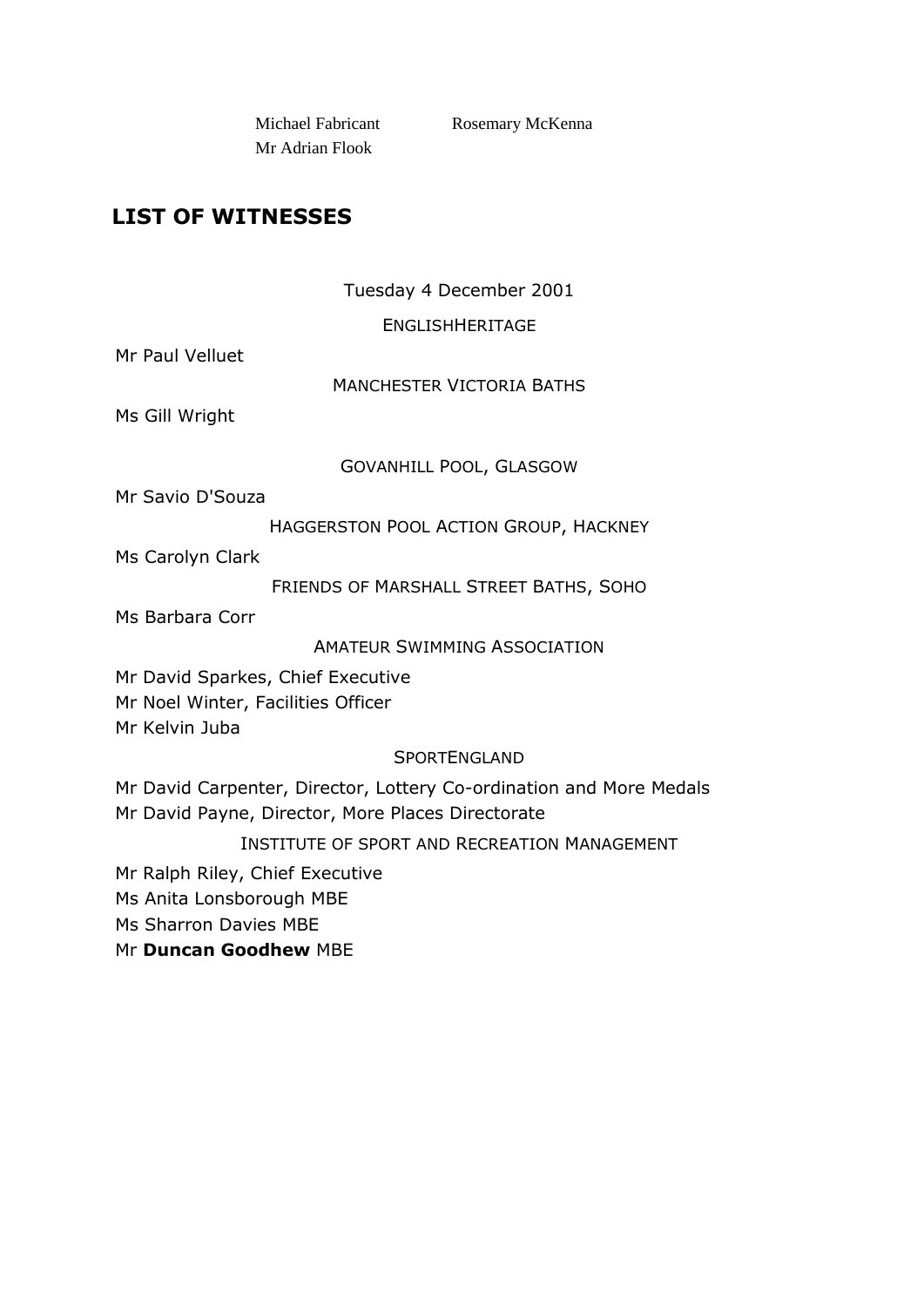### **Examination of Witnesses (Questions 80 - 98)**

#### TUESDAY 4 DECEMBER 2001

MS ANITA LONSBROUGH, MBE, MS SHARRON DAVIES, MBE

#### AND MR **DUNCAN GOODHEW**, MBE

80. If we are going to do that, then we need to start our support at a much lower level and Danny's emphasis is very much on club swimming. Do you think that we really need to look at the strategy which has to be developed, which has to find some way of encouraging the clubs who are really the seedcorn of swimming.

(*Ms Davies*) The funding is now there to keep the elite athletes in the sport. If we look at the average age of swimmers ten years ago it was about ten years younger than it is now because people were having to retire because they just could not stay in the sport. That is what Lottery has done to swimming. You do need that broad pyramid. As a mum, as well as an athlete, I talk about school sport as well. It is terribly important that all children learn to swim in schools, therefore they can then be encouraged to go to the clubs and the clubs have that system in place to bring them through to be elite athletes or just to maintain them as a regular competing youngster who wants to be with other athletes. My son swims but he also does Tai-kwondo, he also does judo, he does all sorts of things. Eventually he will do something he enjoys the most and is probably the best at. There is an awful lot to be got out of just doing it, not necessarily doing it to the top level. What you have to have in place is the ability to go to the top level if you want to. He looks at rowing and he sees someone like Steve, so that makes him excited and want to do it. If we do not have the Steves, no-one is going to be very excited about doing it.

(*Mr Goodhew*) I have to take you back because you are looking at a very complex thing in a very short period of time. First of all you have to look at probability. Winning gold medals is about probability. You have to get as many people taking part as possible. In this country we are very firmly placed in schools on the three Rs from the age of four. Research shows that it should be six or seven. We are concentrating on intellectual skills rather than physical bases for those to be built on. There is significant evidence to show that the cognitive skill process is better developed by physical exercise than classroom. That is in tandem with the fact that you can reduce school time, academic time by 26 per cent and as long as physical exercise is put in place of that 26 per cent, there is no change latitudinally or longitudinally to school results. The current success of specialist sports colleges shows that properly managed exercise enhances the quality of academic work. Small wonder: we are not designed to polish chairs. The physiology of children certainly does not encourage that. I chair a cross-governmental group and quite soon there will be an announcement from government research showing that specific exercise at specific times during the day has a massive impact on a child's ability to learn. Quite frankly, there is a huge learning curve academically for us to go through in this country with regard to sport in general. Swimming is a very specialist case because of its safety issue, but also because of its particular nature. I shall just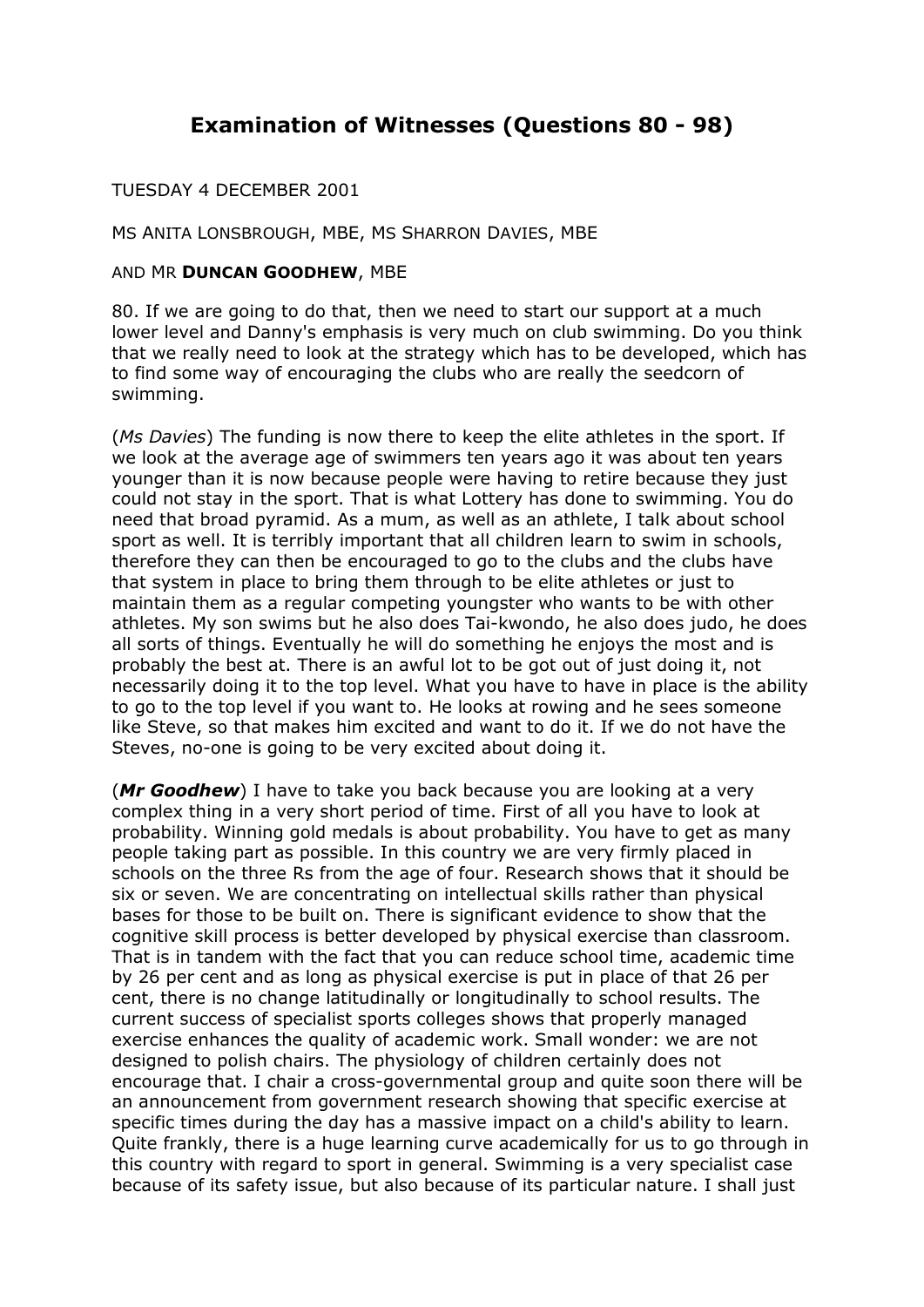tell a little anecdote here. My daughter is doing her first 25 metres, she is sinking, every parent knows the feeling, nose just above the surface, she sinks a bit further, periscope comes up and a snorkel, I am stripping off ready to jump in and save her and somehow she gets to the end, smiles from ear to ear and says "France at last". There is such a sense of achievement given to children in facing their fears and facing the change in environment because swimming assaults the senses in a way that no other sport does. It has particular lessons to be learned. The school has defined 25 metres as swimming. If there had been a ripple on the pool my daughter would have been at the bottom. If the pool had been ten degrees colder, she would have been on the bottom. If there had been a current she would never have reached the end. I do not know any sensible person who could sit down for very long and define 25 metres as learning how to swim. If you start that as our broad-based pyramid, then children are dumped in the pool and one private company offers a school that they will teach the children to swim 25 metres or their money back. You think of the incentive for that provider to sign the certificate to say the child has swum the 25 metres. It is outrageous. Quite apart from that, honourable Members, I learned survival skills. Thirty-four years later I was glad to help one of your members, Lord Sheldon, when he had a heart attack and I managed to give him mouth to mouth resuscitation and bring him back to life. Other skills are learned through swimming. Basically you have a major problem in changing the attitude of schools towards physical exercise and in particular swimming which we are debating here. You have discussed clubs. Clubs are about empowerment, empowering those coaches to do their jobs. At the moment you have a publicly owned facility usually run by a private contractor who will go for the profit. The child in the swimming club is pressed out to the edge, the profitable Learn to Swim scheme is poached from the club by the private contractor because it makes money. Therefore the clubs' earnings are squeezed to the point where it becomes like a mill. You have 25 kids in each lane, if a kid drops out of the top lane, they shunt them all up as quickly as possible, even though developmentally they may not be ready. You have a nightmare at clubs at the moment. Sport England—we talked about the environment—say we have enough pools. I run Swimathon, in which over 13 years we have had half a million people taking part. Let me tell you that there are about 1,200 publicly open pools which are open for lap swimming in this country; 1,200. That is all for a population of 60 million. I cannot even believe it. Their attitude is that there are enough pools out there at the moment. Are there enough pools out there at the moment? Maybe. I remember down in Kent that there were floods in 1968 and the water board said they had enough reservoirs for the country and it would be okay. When things improve and you do not have to walk through the urinals to get to the swimming pool and 50 per cent of the pools are like that, decaying and seedy, perhaps a lot more people may want to use them. I suggest that there will be a huge growth in swimming. Leadership. The Amateur Swimming Association have a great history. They are dedicated people, lots of wonderful people out there, but some of the members here have said, "Amateur Swimming Association? Who are you? Have you lobbied? No? Have you led? No". They are not ready structurally to run a modernised sport. If you look at Australia for instance, when they did not bring back a gold medal in 1976 it became a political agenda to win gold medals. They went around modernising sport and making it more executive with responsibilities to perform and get there. To sum up. At the moment, we have excellence, as a director of a pharmaceutical company said to me, like the Battle of the Somme. It is not the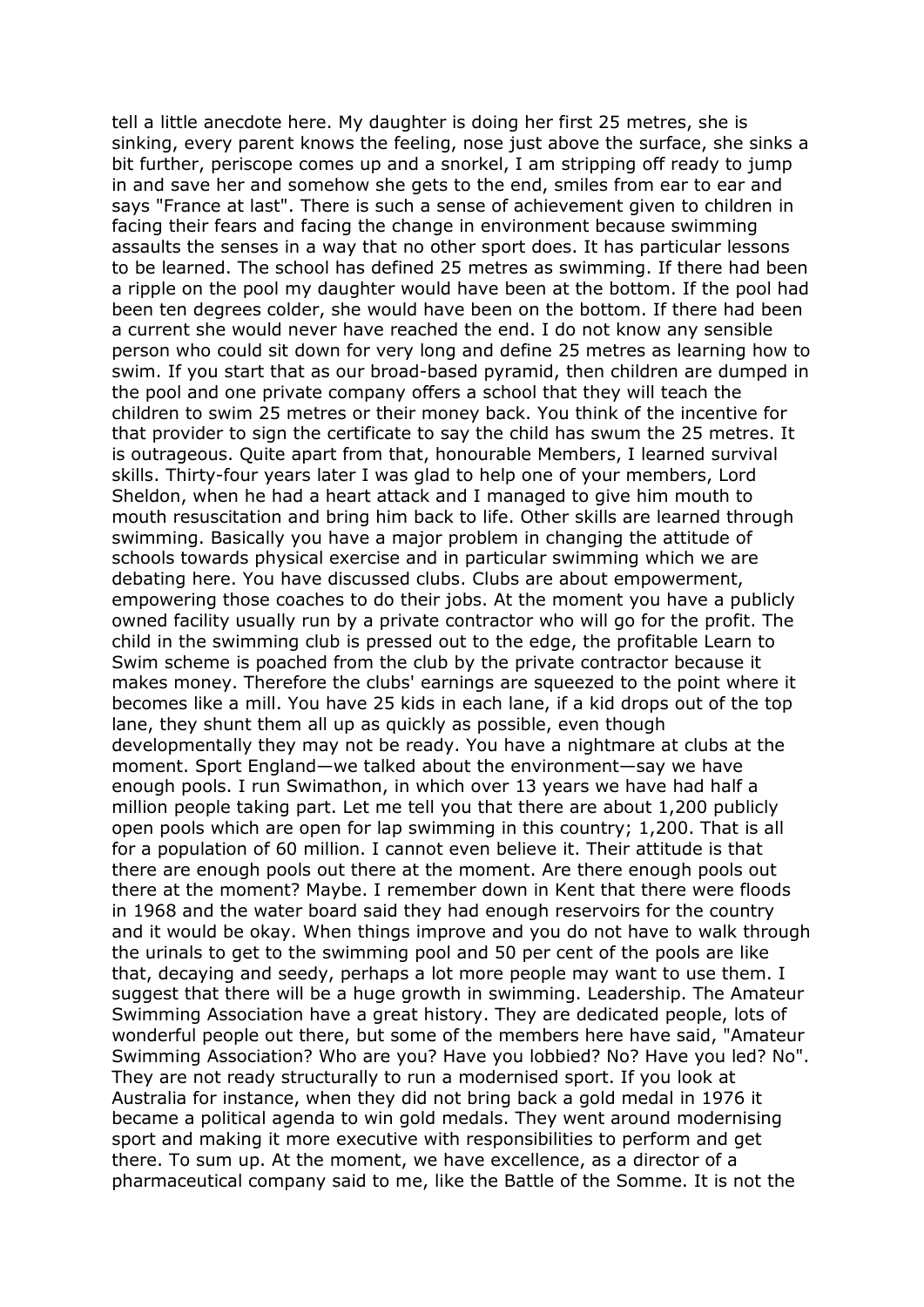talented, the courageous, the gifted who are left standing at the end. The ones who are left standing at the end just happened to be in the right place at the right time. It is all left to chance at the moment. What frustrates me the most is that the goal of winning gold medals is absolutely in step with every other element you have talked about within swimming. If you understand talent development fully, you understand that a parent who swims is more likely to have a child who swims. It is in our best interest as a sporting nation to get everybody swimming if gold medals are a goal. If one were out in space and looked down on this country with a dispassionate, objective view, you would look at our heritage—and if you have watched Walking with Dinosaurs and the like this physical being which has managed to make it through all the obstacles, yet some of the physically gifted young children are pushed to train in a pool before anybody gets up and then if you come back in the evening, they will be swimming while every other child is in bed. That is the way we are treating our gifted young people in this country, which is slightly embarrassing to say the least as a nation. Swimming is the best all round sport for our health. It is the least discriminating, certainly in age and ability and it has the highest appeal in the nation. Some honourable Member here mentioned that we cannot afford to do it. Well, we are not a third rate country, we are not a third world country, we are the third largest economy in the world and we should darn well afford it.

#### **Chairman**

81. That sounds like the last sentence of our report actually.

(*Mr Goodhew*) I thought it was better said than written.

#### **Derek Wyatt**

82. Well said; very well said. What three things would you three want us to do for swimming? We have never had a report on swimming ever. This is the first to be done.

(*Ms Davies*) I was out commentating in Sydney, so I tend to get it from both sides, because I was disappointed for the swimmers, because I know how hard they work. Every single one of those swimmers was still swimming six hours a day, getting up at five o'clock and getting to bed at eleven. They did not want to go out there and not perform. We do need 50-metre pools; we do. We cannot expect them to race over 50-metres when we do not have that. When you compare us to other European nations and America and Australia the facilities we have in this country are pathetic.

83. That is one wish. What are the other two?

(*Ms Davies*) One other is that we have a better system in place to take young talent and to develop it, to point it in the right direction. We lose it. We find talent, people who can swim and then they get lost in the system somewhere because there is no system. The other is just to be pleased about excellence. We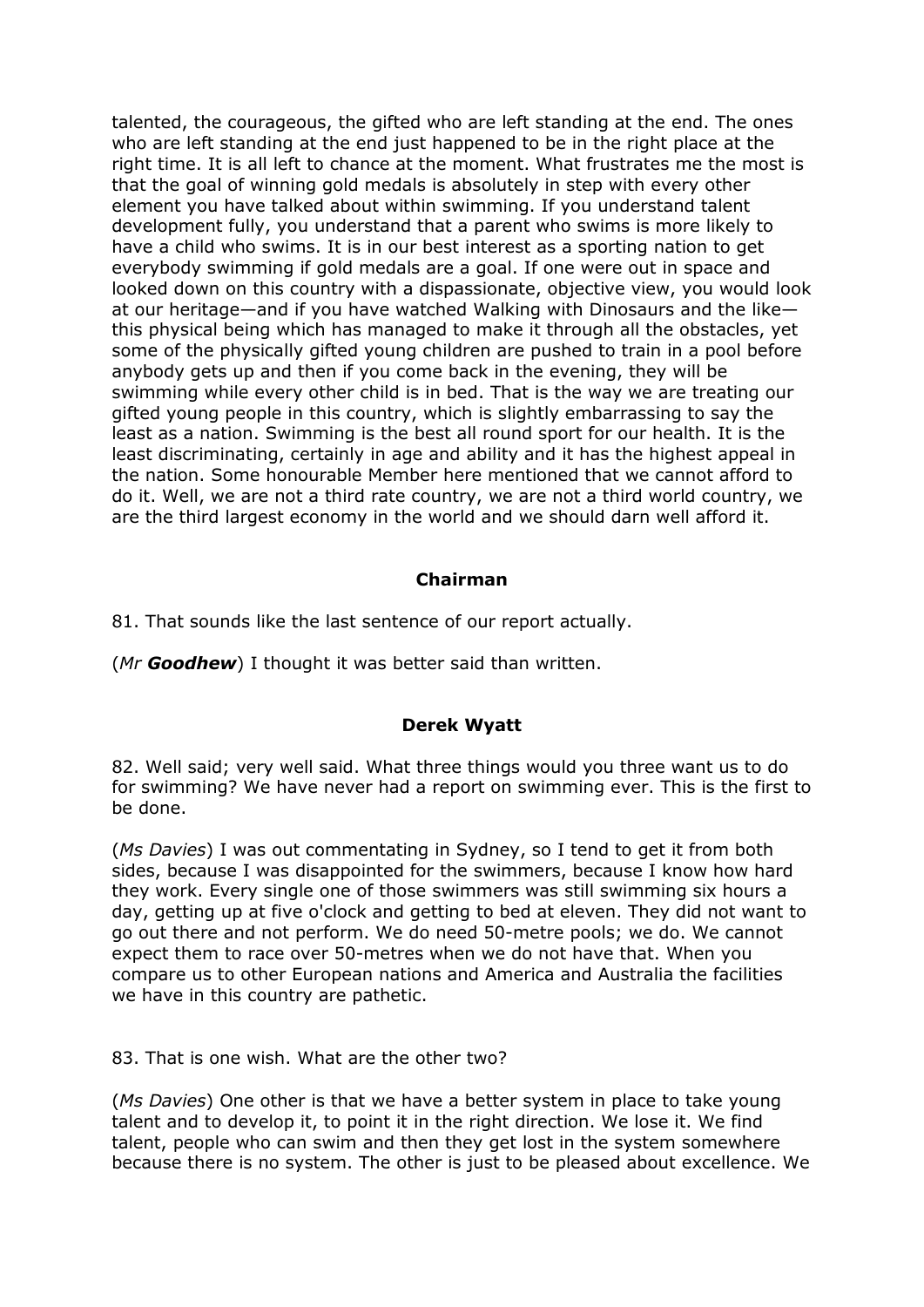seem to put it down. We do not seem to want to be the best. We want to be mediocre.

(*Ms Lonsbrough*) It took Australia 25 years to become the world's leading nation so things are not going to happen overnight. It is going to be long term. We need more facilities. We need better coaches and more money.

84. Duncan, you have said it all, but you can say it again if you like.

(*Mr Goodhew*) There is certainly a whole bunch more. That was just the opening. Seriously that is it. It is a very, very complex issue. I set up the Youth Sports Trust with £1 million from John Beckwith and £1 million from a sponsor and it has taken us since 1993 to get to the point where we have changed the first introduction to every child in primary schools. Those kids are now five years' old and it is another 15 years before they come onto the sporting horizon we are now talking about, gold medals. It takes a very, very long time. What I should like to see is a proper defined strategy at local levels, to understand. There is a lot of waste and duplication of resources. You have two clubs swimming in and fighting over the same water. You do not have a defined strategy of swimming at the local level. Really we have to trace the young person. We have to look to see what they need. Quite often these gifted individuals are good at many different sports, so that whole process needs managing. We have effectively to get local people who are very skilled at managing talent and that means that at the moment you can have a talented swimmer who can swim for the school and maybe play soccer for the school or something else. They swim for the local club, they swim for the county, they swim for the district and they might swim for England in the meantime. The parents are pulling out their hair going "Help. How do I cope with all of this?". It is a very difficult process to manage because everybody wants a divvy. Success has a thousand fathers, failure is an orphan. Everybody wants a part of that and that really does need sorting out. At the moment the sport is also a middle class sport and that is hurting our potential as a nation and it is not doing justice to the young people. That needs to be changed. Unless you have two cars, swimming is almost impossible.

85. Is it your perception after six years of the Lottery that we rely on the Lottery in sport rather than fighting the Treasury for funding for sport itself.

(*Ms Davies*) We have to realise that swimming is an expensive sport because of the cost of running the facility; not doing the sport but just giving us the facilities. Whereas with a football field, they can put on a pair of boots and just go out and play, that is not the case with swimming and you have to have these facilities. The difficulty is that the councils try to run a swimming pool and provide that facility at the same time as these other sports which are much cheaper to run, yet there are all these people who do want to swim. We have to accept that and that is something we have not done in the past. The other difficulty is about where the money comes from and it comes from this middle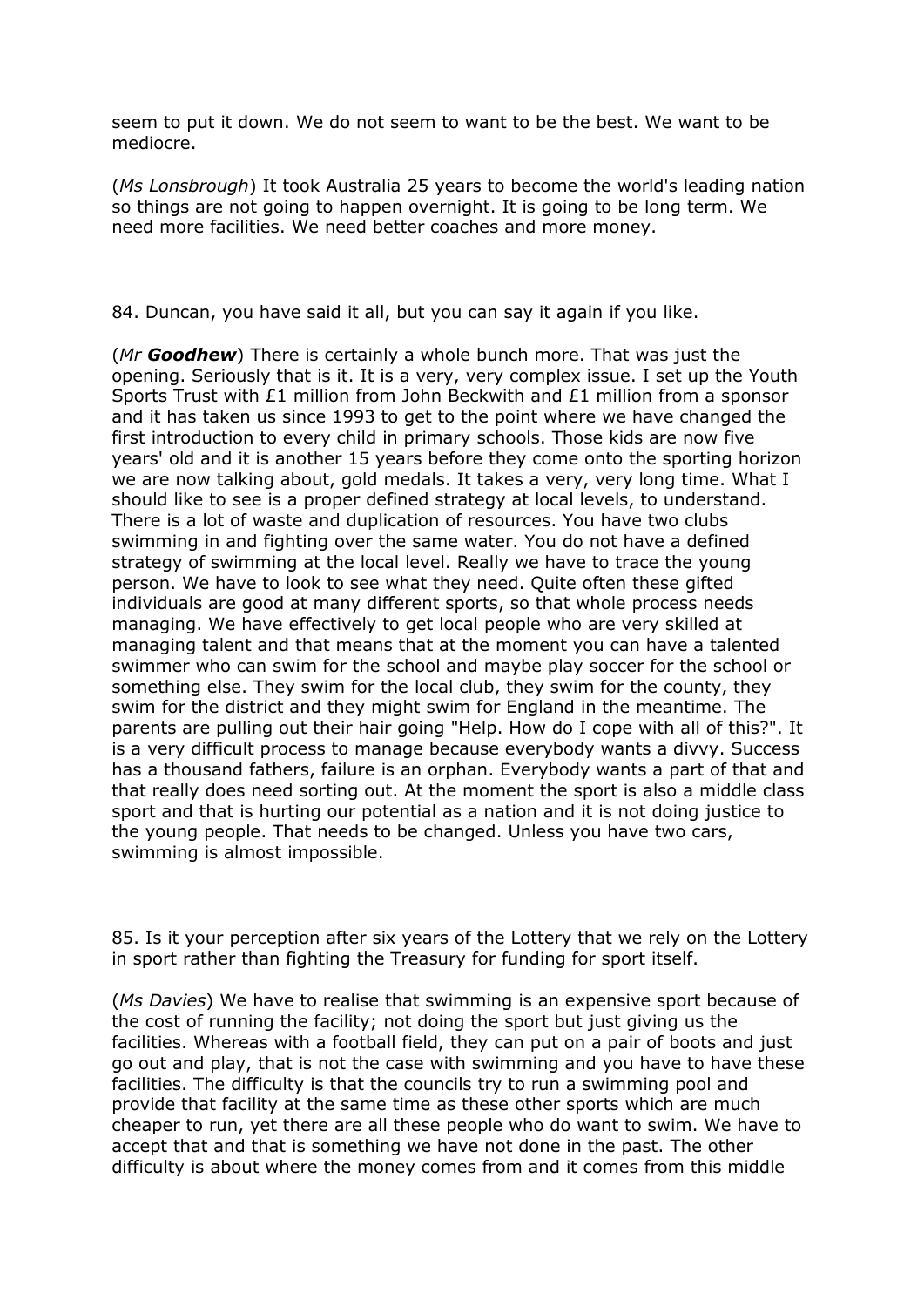group of people who want to go to swim in their lunchtime. Unless the facility is good enough from the local council, they are not, they are going to go down the road and go to Cannon's. The money is not going to come back into the public sector, it is going to go elsewhere. You have to make sure that our public facilities are good, because it is not going to create the turnover otherwise.

#### **Ms Shipley**

86. I want to take up what you were saying about the contracts. Previous evidence demonstrated that we have a real problem with the contracts by the sound of it, this squeezing out young people for financial gains. You touched on it as well more or less accusing—and I want you to clarify this—the private contractors to some schools shall we say, certainly not all, of being less than honest with their results.

(*Mr Goodhew*) I just said there would be an awful temptation just to make the last few yards. I did not level it as an accusation, I was just saying it was a profit motivation to sign a certificate.

87. I would assume from that, that in your experience you have noted that this is potentially happening or is happening.

(*Mr Goodhew*) There is a noticeable difference; the core skills are not laid down like they used to be, whether it is in water safety or swimming itself. Swimming is a skilled sport, it is more like tennis than any other sport, because you have to feel the water, you have to use the water, you have to develop skills within it. Learn to Swim in this country now is just getting through 25 metres and ticking the box. That is not investing in a life-long love of a sport and a concern for your own health and safety.

88. I must say I agree. This tick-box mentality without monitoring what it means is something which really concerns me. This whole thing about how we are getting good quality teaching to the children via these contracts and who is monitoring them and all of that is turning out to be a very, very dodgy area.

(*Mr Goodhew*) When Swim for Life was put forward—and it was an Amateur Swimming Association initiative so well done to them on that—and won, somewhere or other somebody had to define what swimming was. Unfortunately of course, not only did they say 25 metres, but some people, through disablement or whatever, for instance my son does not have ear drums so he cannot swim, so it cannot be put down in the statute book and they use the word "should" so people can find ways out of it.

89. It has been suggested to us that maybe the American model of excellence being linked to universities, locating a 50-metre pool in a university and that sort of thing would be a good way.

(*Mr Goodhew*) I went to an American university. They are fantastic. They are like Hoovers, they suck up talent. The reason they do is in the culture of America; certainly in men's sport, the place to be is at university on full scholarship. That is a great thing to happen and in fact they brought in women's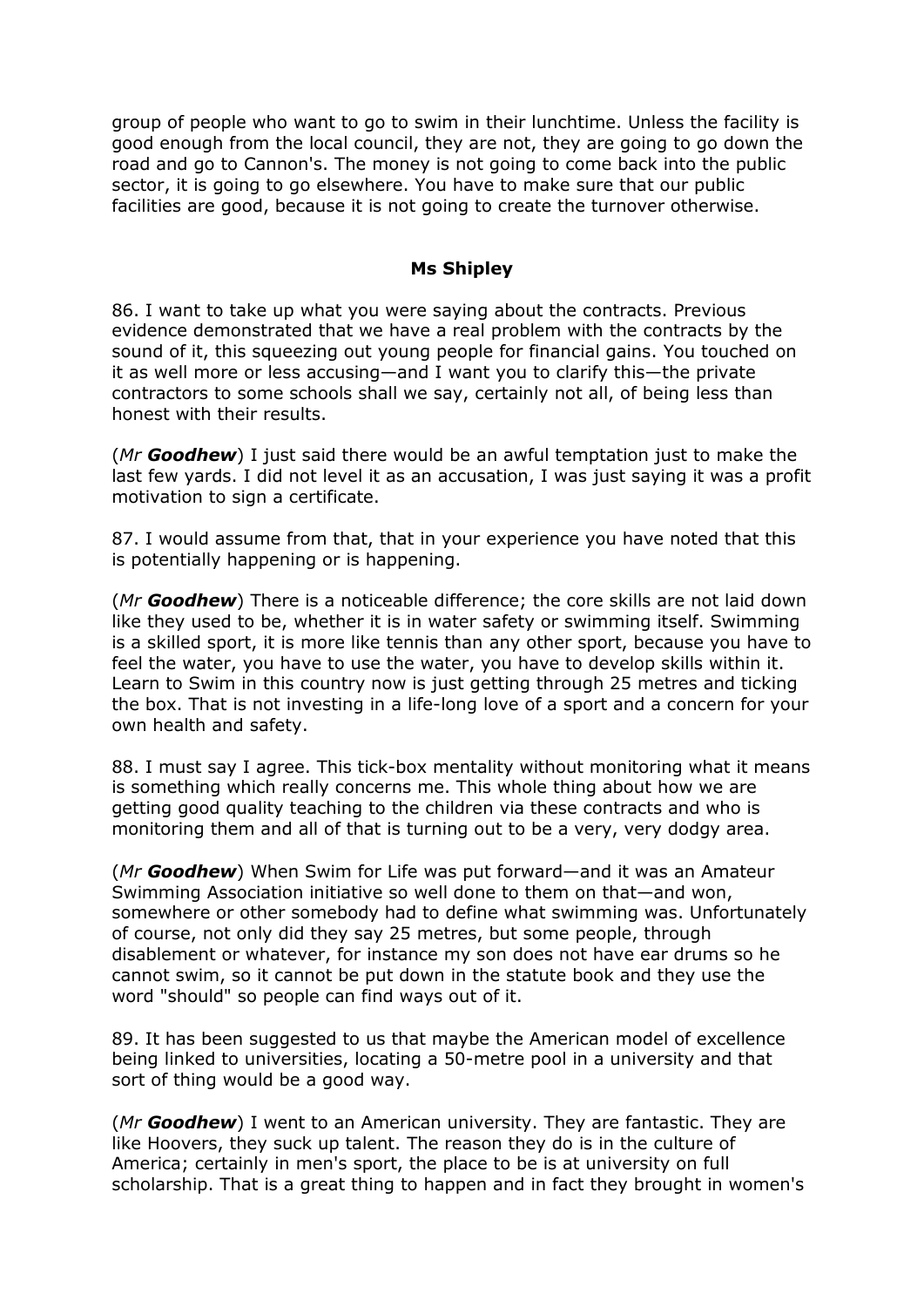sport as well. The funding comes through American football. The American Football League recruits out of university, not out of primary school. The leading players are cultivated within university and my team for instance had an average gate of 48,000 people and that football revenue funded all the other sports.

90. How would you see disadvantaged youngsters, perhaps of not academic ability, finding their way up through that route?

(*Mr Goodhew*) In America it is a treadmill. They really pull the kids through and the university happens to be the level where they do that.

91. Do you think it is transferrable?

(*Ms Davies*) It is happening to a degree in Bath. We already have Bath as a very successful centre and we are talking about Loughborough which is also attached to the university. Maybe we do not need to attach them quite so closely only to universities; possibly they could be centres of excellence which are spread around the country so that you do not have to travel. I spent all of my youth training in a  $33<sup>1</sup>/3$ -metre pool in Plymouth and my closest 50-metre pool was four hours away. We need to look at the country and work out where these centres should be so that youngsters can gravitate towards them. It does not have to be university based, or it does not have to be so that you can only use it if you are of university age. You can be at a very high level from very young. I went to my first Olympics at 13. I was not at university at that age. You still have to have those facilities.

(*Mr Goodhew*) The model which has been worked up for sport at the moment but it is in its infancy is that you take sports colleges, which are the technical colleges, secondary school age, and they form a cluster of secondary schools and within that they work through the cluster of primary feeder schools and they work out who does what within that arena. Those specialist sports colleges are linked to HE and FE colleges. There is a kind of seed of an idea of how we could make that work in this country. It is early days yet and it has lots of holes in, but we have funding for 250 sports colleges in England. That is only five per cent of schools in England. Quite clearly a lot of people will be left out of that process and it will not catch all the talent in this country.

(*Ms Davies*) What works well in Bath is not just swimming. We need to look at sport as a whole, not just swimming from the elite point of view. In Bath the pentathletes help each other, people involved in winter sports are there. They have the background and the physiological background is there for them as well. When you start looking at elite sport you can group sports together very well.

 (*Ms Lonsbrough*) All this depends on funding of course. Water space is very, very expensive. We build a lot of nice 50-metre pools, but then it costs the swimmers an awful lot to go there. As far as the university system is concerned, it is improving. The universities have just had their most successful championships and we have Bath, Loughborough, Coventry and Stirling who are the leaders now in swimming. We do have to be careful that we do not set up too many centres which we cannot fund properly. It is not just about swimming in water, it is about all the other things, the medical, the diet and everything else which goes with sport in general now.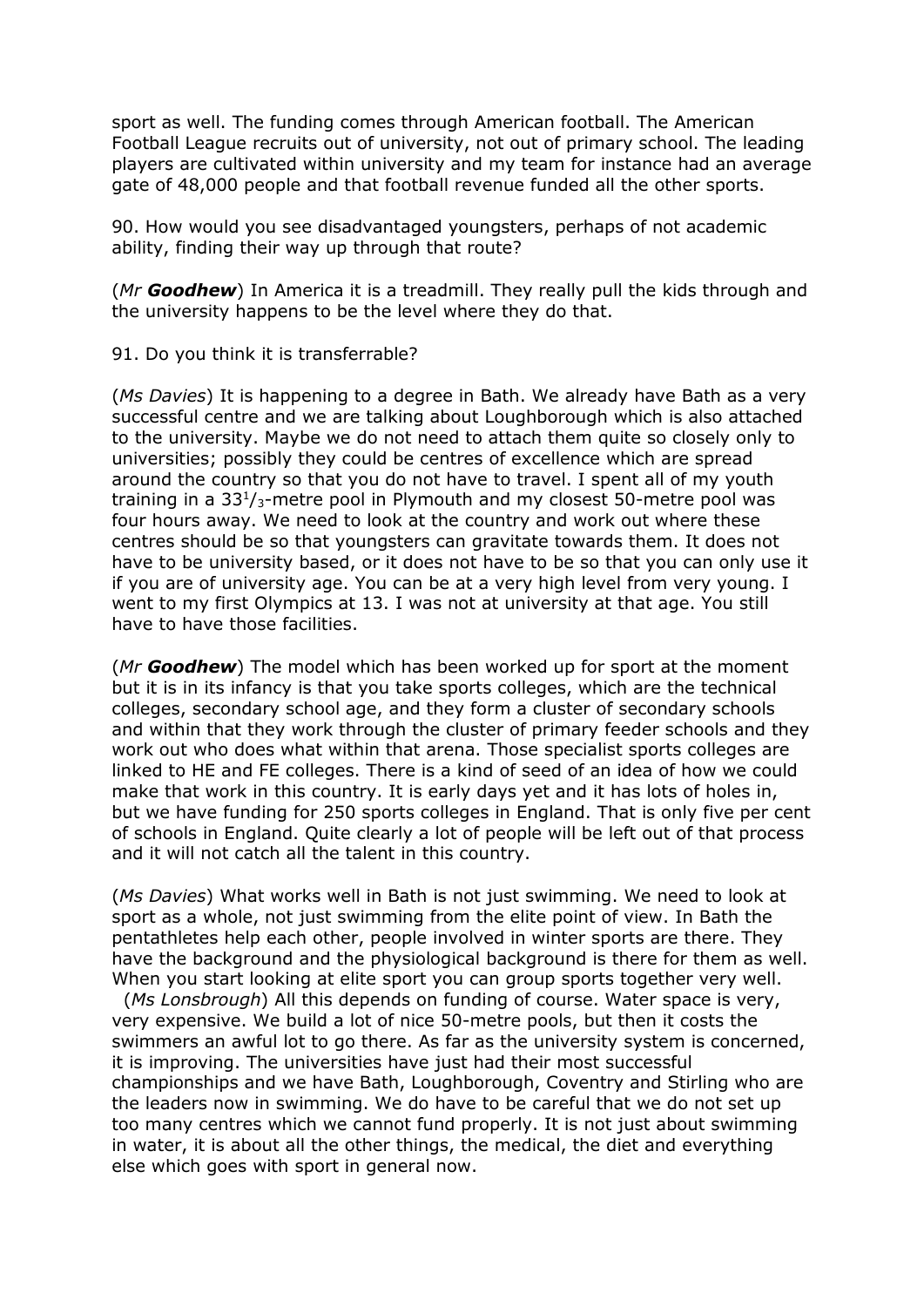#### **Mr Bryant**

92. That is partly my worry. In my constituency, I have five swimming pools, two 20-metre ones, two 25-metre ones and one leisure pool. If anything, we probably have too many. There is a danger that we are spreading ourselves too thin and then not having the money to be able to keep them properly.

(*Mr Goodhew*) May I take issue with that? I was a Director of the Barbican Health and Fitness Centre. One of the things we did was spend a lot of money on promotion. The trouble is that you have a facility and you do not market it. All of us know we should exercise on a regular basis, you do not have to be a rocket scientist to figure that out. That is our bodies. However, we have to be encouraged, because it is hard work and the benefits are very gradual. Our public facilities are not marketed and not promoted to the community in the way they could be. I would wager that with effort you could make those work in a much more efficient way.

93. It is a Welsh local authority so it is not the business of here but it may be true that it has been spending most of its time marketing dryside activities rather than wet side. There maybe is a problem and you may want to comment on marketing generally but if you had £1 billion to spend suddenly on swimming, how would you allocate it between 50-metre pools, heritage pools such as the ones we heard about earlier and leisure pools? You have one billion.

(*Ms Lonsbrough*) We have to be careful not to do away with old pools and replace them with smaller facilities. If I take my own city of Wolverhampton, they are currently proposing to close a 25-yard pool and a  $33<sup>1</sup>/3$ -metre pool and build a leisure pool. We have to make sure there are the facilities for our swimmers to learn to swim and to progress, not just into the competitive side of swimming but leisure, fitness, all these other things. It is a good sport for all ages. We have to cater for that and then we have to make sure that there are the development pools building up to the 50-metre pools. If we do not have the pools where we teach our swimmers to swim, we are not building the base and therefore our pyramid will never get any higher.

(*Ms Davies*) As I said, four hours away from a 50-metre pool, I hardly ever swam in one and still managed to do it. As long as you have water and you have access to it you can do it, but you do need the access to the water. We need to have a look at the country and work out a strategy and work out this big pyramid and enable people to go from one level to the next level without losing them on the way. I have seen so much talent over the years which has just not found its way through, usually because of lack of money, but lack of facilities as well. The Lottery has made a massive difference to the top in the fact that people can stay in the sport instead of getting to 18 and having nowhere to go unless they go to university which is what Duncan did.

(*Mr Goodhew*) Going back to your question, it depends on your political agenda. If winning gold medals is the agenda, then you knock down those pools because we used to fly across the Atlantic in Sunderland Flying Boats on PanAm. We now fly across in Jumbo jets. There have been developments in swimming pools. There is deck level, there is filtration, there are new materials which the